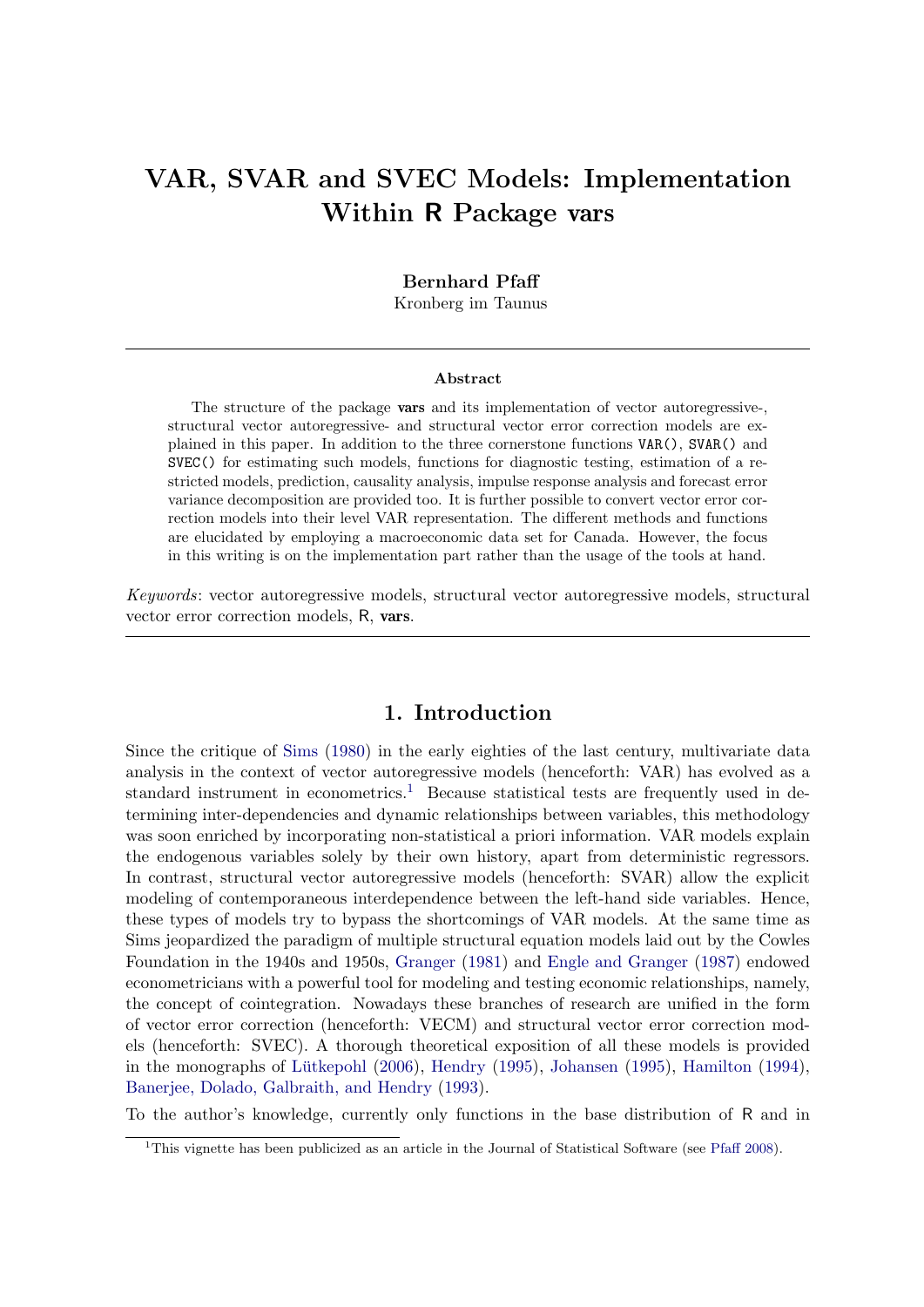the CRAN (Comprehensive R Archive Network) packages dse [\(Gilbert](#page-30-7) [2000,](#page-30-7) [1995,](#page-30-8) [1993\)](#page-30-9) and **fArma** (Würtz [2007\)](#page-30-10) are made available for estimating ARIMA and VARIMA time series models. Although the CRAN package  $MBVAR$  [\(Brandt and Appleby](#page-29-2) [2007\)](#page-29-2) provides methods for estimating frequentist and Bayesian vector autoregression (BVAR) models, the methods and functions provided in the package **vars** try to fill a gap in the econometrics' methods landscape of R by providing the "standard" tools in the context of VAR, SVAR and SVEC analysis.

This article is structured as follows: in the next section the considered models, i.e., VAR, SVAR, VECM and SVEC, are presented. The structure of the package as well as the implemented methods and functions are explained in Section [3.](#page-5-0) In the last part, examples of applying the tools contained in vars are exhibited. Finally, a summary and a computational details section conclude this article.

## 2. The considered models

#### <span id="page-1-1"></span>2.1. Vector autoregressive models

In its basic form, a VAR consists of a set of K endogenous variables  $\bm{y}_t = (y_{1t}, \ldots, y_{kt}, \ldots, y_{Kt})$ for  $k = 1, \ldots K$ . The VAR(p)-process is then defined as:<sup>[2](#page-1-0)</sup>

<span id="page-1-2"></span>
$$
\mathbf{y}_t = A_1 \mathbf{y}_{t-1} + \ldots + A_p \mathbf{y}_{t-p} + \mathbf{u}_t \quad , \tag{1}
$$

with  $A_i$  are  $(K \times K)$  coefficient matrices for  $i = 1, \ldots, p$  and  $u_t$  is a K-dimensional process with  $\mathsf{E}(u_t) = 0$  and time invariant positive definite covariance matrix  $E(u_t u_t^\top) = \Sigma_u$  (white noise).

One important characteristic of a  $VAR(p)$ -process is its stability. This means that it generates stationary time series with time invariant means, variances and covariance structure, given sufficient starting values. One can check this by evaluating the characteristic polynomial:

$$
\det(I_K - A_1 z - \dots - A_p z^p) \neq 0 \quad \text{for } |z| \leq 1.
$$
 (2)

If the solution of the above equation has a root for  $z = 1$ , then either some or all variables in the VAR $(p)$ -process are integrated of order one, i.e.,  $I(1)$ . It might be the case, that cointegration between the variables does exist. This instance can then be better analyzed in the context of a VECM.

In practice, the stability of an empirical  $VAR(p)$ -process can be analyzed by considering the companion form and calculating the eigenvalues of the coefficient matrix. A  $VAR(p)$ -process can be written as a  $VAR(1)$ -process:

$$
\boldsymbol{\xi}_t = A \boldsymbol{\xi}_{t-1} + \boldsymbol{v}_t \;, \tag{3}
$$

<span id="page-1-0"></span><sup>&</sup>lt;sup>2</sup>Without loss of generality, deterministic regressors are suppressed in the following notation. Furthermore, vectors are assigned by small bold letters and matrices by capital letters. Scalars are written out as small letters, which are possibly sub-scripted.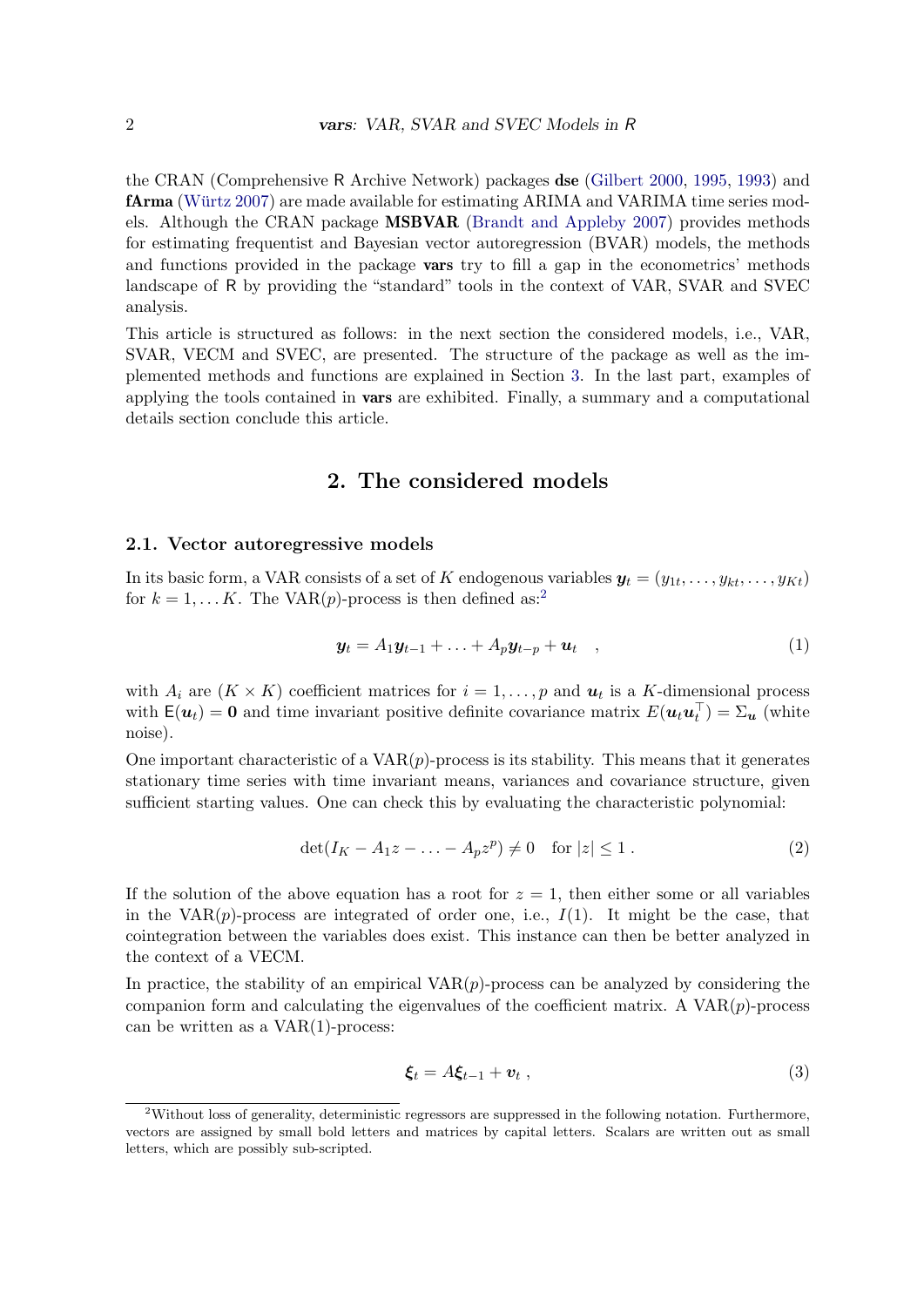with:

$$
\boldsymbol{\xi}_{t} = \begin{bmatrix} \boldsymbol{y}_{t} \\ \vdots \\ \boldsymbol{y}_{t-p+1} \end{bmatrix}, \ A = \begin{bmatrix} A_{1} & A_{2} & \cdots & A_{p-1} & A_{p} \\ I & 0 & \cdots & 0 & 0 \\ 0 & I & \cdots & 0 & 0 \\ \vdots & \vdots & \ddots & \vdots & \vdots \\ 0 & 0 & \cdots & I & 0 \end{bmatrix}, \ \boldsymbol{v}_{t} = \begin{bmatrix} \boldsymbol{u}_{t} \\ \boldsymbol{0} \\ \vdots \\ \boldsymbol{0} \end{bmatrix}, \qquad (4)
$$

whereby the dimensions of the stacked vectors  $\xi_t$  and  $v_t$  is  $(KP \times 1)$  and the dimension of the matrix A is  $(Kp \times Kp)$ . If the moduli of the eigenvalues of A are less than one, then the  $VAR(p)$ -process is stable.

For a given sample of the endogenous variables  $y_1, \ldots y_T$  and sufficient presample values  $y_{-p+1}, \ldots, y_0$ , the coefficients of a VAR $(p)$ -process can be estimated efficiently by least-squares applied separately to each of the equations.

Once a  $VAR(p)$  model has been estimated, the avenue is wide open for further analysis. A researcher might/should be interested in diagnostic tests, such as testing for the absence of autocorrelation, heteroscedasticity or non-normality in the error process. He might be interested further in causal inference, forecasting and/or diagnosing the empirical model's dynamic behavior, i.e., impulse response functions (henceforth: IRF) and forecast error variance decomposition (henceforth: FEVD). The latter two are based upon the Wold moving average decomposition for stable  $VAR(p)$ -processes which is defined as:

<span id="page-2-1"></span>
$$
\mathbf{y}_t = \Phi_0 \mathbf{u}_t + \Phi_1 \mathbf{u}_{t-1} + \Phi_2 \mathbf{u}_{t-2} + \dots \,, \tag{5}
$$

with  $\Phi_0 = I_K$  and  $\Phi_s$  can be computed recursively according to:

<span id="page-2-2"></span>
$$
\Phi_s = \sum_{j=1}^s \Phi_{s-j} A_j \text{ for } s = 1, 2, \dots, ,
$$
 (6)

whereby  $A_j = 0$  for  $j > p$ .

Finally, forecasts for horizons  $h \geq 1$  of an empirical VAR $(p)$ -process can be generated recursively according to:

$$
\mathbf{y}_{T+h|T} = A_1 \mathbf{y}_{T+h-1|T} + \ldots + A_p \mathbf{y}_{T+h-p|T} , \qquad (7)
$$

where  $y_{T+i|T} = y_{T+i}$  for  $j \leq 0$ . The forecast error covariance matrix is given as:

$$
Cov\left(\begin{bmatrix} \pmb{y}_{T+1} - \pmb{y}_{T+1|T} \\ \vdots \\ \pmb{y}_{T+h} - \pmb{y}_{T+h|T} \end{bmatrix}\right) = \begin{bmatrix} I & 0 & \cdots & 0 \\ \Phi_1 & I & & 0 \\ \vdots & & \ddots & 0 \\ \Phi_{h-1} & \Phi_{h-2} & \cdots & I \end{bmatrix} (\Sigma_{\pmb{u}} \otimes I_h) \begin{bmatrix} I & 0 & \cdots & 0 \\ \Phi_1 & I & & 0 \\ \vdots & & \ddots & 0 \\ \Phi_{h-1} & \Phi_{h-2} & \cdots & I \end{bmatrix}^\top
$$

and the matrices  $\Phi_i$  are the empirical coefficient matrices of the Wold moving average representation of a stable VAR $(p)$ -process as shown above. The operator  $\otimes$  is the Kronecker product.

#### <span id="page-2-0"></span>2.2. Structural vector autoregressive models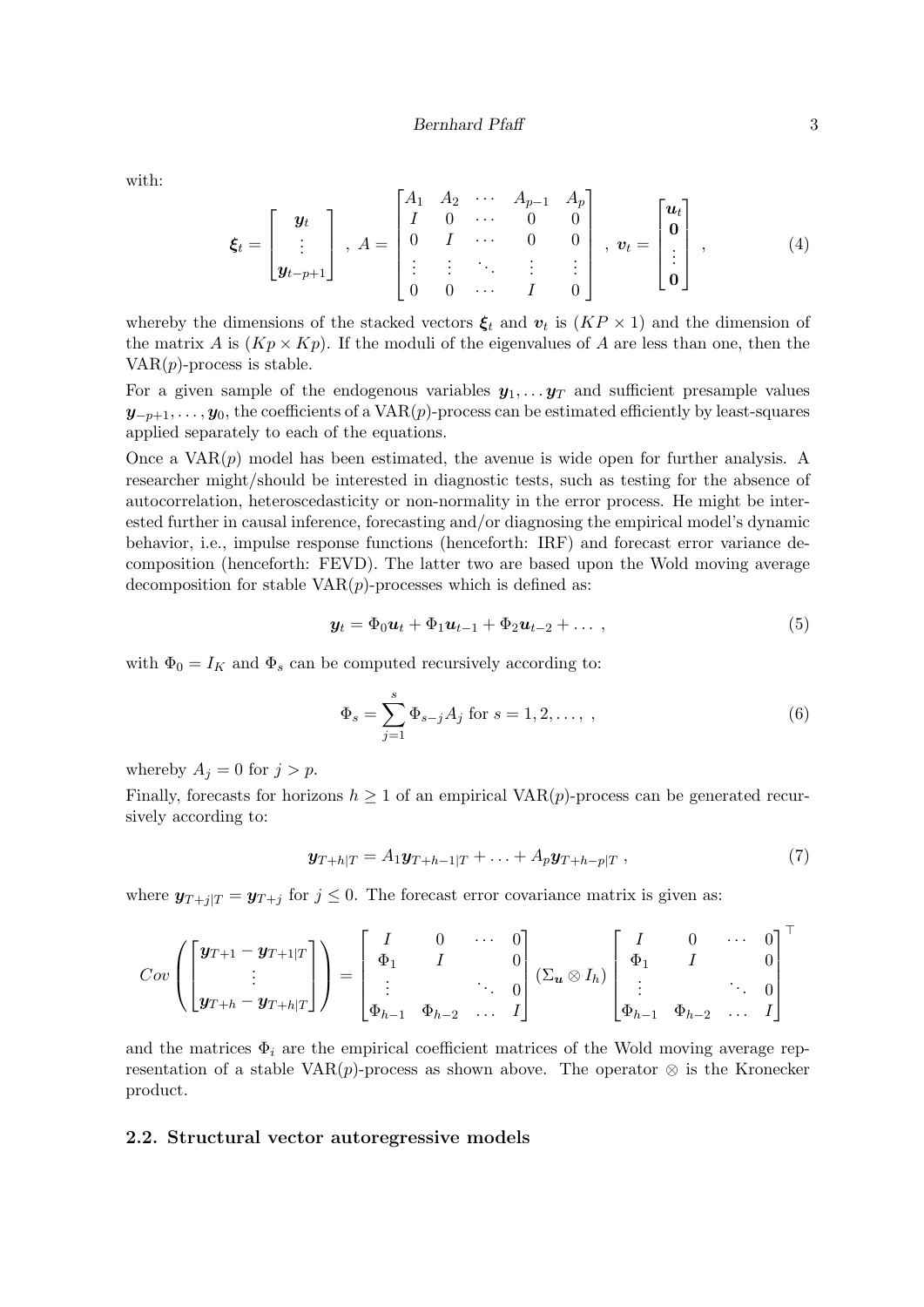Recall from Section [2.1](#page-1-1) the definition of a  $VAR(p)$ -process, in particular Equation [1.](#page-1-2) A  $VAR(p)$  can be interpreted as a reduced form model. A SVAR model is its structural form and is defined as:

<span id="page-3-0"></span>
$$
A\mathbf{y}_t = A_1^* \mathbf{y}_{t-1} + \ldots + A_p^* \mathbf{y}_{t-p} + B\varepsilon_t \,. \tag{8}
$$

It is assumed that the structural errors,  $\varepsilon_t$ , are white noise and the coefficient matrices  $A_i^*$ for  $i = 1, \ldots, p$ , are structural coefficients that differ in general from their reduced form counterparts. To see this, consider the resulting equation by left-multiplying Equation [8](#page-3-0) with the inverse of A:

$$
\mathbf{y}_t = A^{-1} A_1^* \mathbf{y}_{t-1} + \ldots + A^{-1} A_p^* \mathbf{y}_{t-p} + A^{-1} B \boldsymbol{\varepsilon}_t \n\mathbf{y}_t = A_1 \mathbf{y}_{t-1} + \ldots + A_p \mathbf{y}_{t-p} + \mathbf{u}_t.
$$
\n(9)

A SVAR model can be used to identify shocks and trace these out by employing IRA and/or FEVD through imposing restrictions on the matrices A and/or  $B$ . Incidentally, though a SVAR model is a structural model, it departs from a reduced form  $VAR(p)$  model and only restrictions for  $A$  and  $B$  can be added. It should be noted that the reduced form residuals can be retrieved from a SVAR model by  $u_t = A^{-1}B\varepsilon_t$  and its variance-covariance matrix by  $\Sigma_{\boldsymbol{u}} = A^{-1}BB^{\top}A^{-1^{\top}}.$ 

Depending on the imposed restrictions, three types of SVAR models can be distinguished:

- A model: B is set to  $I_K$ (minimum number of restrictions for identification is  $K(K-1)/2$ ).
- B model: A is set to  $I_K$ (minimum number of restrictions to be imposed for identification is the same as for A model).
- AB model: restrictions can be placed on both matrices (minimum number of restrictions for identification is  $K^2 + K(K-1)/2$ ).

The parameters are estimated by minimizing the negative of the concentrated log-likelihood function:

$$
\ln L_c(A, B) = -\frac{KT}{2} \ln(2\pi) + \frac{T}{2} \ln|A|^2 - \frac{T}{2} \ln|B|^2
$$
  
 
$$
-\frac{T}{2} tr(A^{\top} B^{-1 \top} B^{-1} A \tilde{\Sigma}_u) ,
$$
 (10)

whereby  $\tilde{\Sigma}_u$  signifies an estimate of the reduced form variance/covariance matrix for the error process.

#### 2.3. Vector error correction models

Reconsider the VAR from Equation [1:](#page-1-2)

<span id="page-3-1"></span>
$$
\mathbf{y}_t = A_1 \mathbf{y}_{t-1} + \ldots + A_p \mathbf{y}_{t-p} + \mathbf{u}_t \quad , \tag{11}
$$

The following vector error correction specifications do exist, which can be estimated with function ca.jo() contained in **urca** for more details [\(Pfaff](#page-30-11) [2006\)](#page-30-11):

$$
\Delta y_t = \alpha \beta^\top y_{t-p} + \Gamma_1 \Delta y_{t-1} + \ldots + \Gamma_{p-1} y_{t-p+1} + u_t \quad , \tag{12}
$$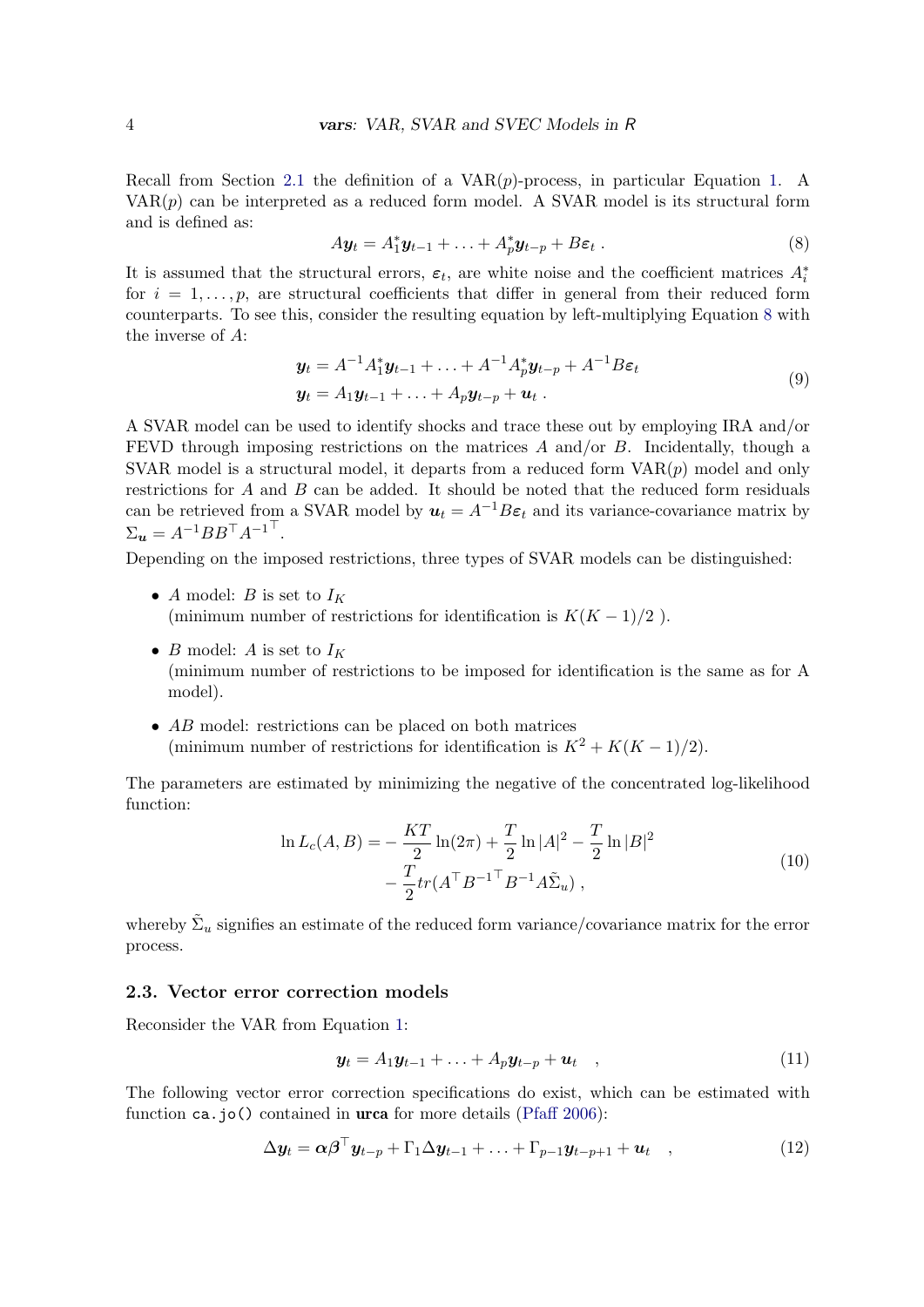with

$$
\Gamma_i = -(I - A_1 - \dots - A_i), \quad i = 1, \dots, p - 1.
$$
\n(13)

<span id="page-4-0"></span>and

$$
\Pi = \alpha \beta^{\top} = -(I - A_1 - \dots - A_p) \quad . \tag{14}
$$

The  $\Gamma_i$  matrices contain the cumulative long-run impacts, hence this VECM specification is signified by "long-run" form. The other specification is given as follows and is commonly employed:

<span id="page-4-1"></span>
$$
\Delta \mathbf{y}_t = \alpha \boldsymbol{\beta}^\top \mathbf{y}_{t-1} + \Gamma_1 \Delta \mathbf{y}_{t-1} + \ldots + \Gamma_{p-1} \mathbf{y}_{t-p+1} + \mathbf{u}_t \quad , \tag{15}
$$

<span id="page-4-3"></span>with

$$
\Gamma_i = -(A_{i+1} + \ldots + A_p) \quad i = 1, \ldots, p-1. \tag{16}
$$

Equation [14](#page-4-0) applies to this specification too. Hence, the  $\Pi$  matrix is the same as in the first specification. However, the  $\Gamma_i$  matrices now differ, in the sense that they measure transitory effects. Therefore this specification is signified as "transitory" form. In case of cointegration the matrix  $\Pi = \alpha \beta^{\top}$  is of reduced rank. The dimensions of  $\alpha$  and  $\beta$  is  $K \times r$  and r is the cointegration rank, i.e. how many long-run relationships between the variables  $y_t$  do exist. The matrix  $\alpha$  is the loading matrix and the coefficients of the long-run relationships are contained in  $\beta$ .

#### 2.4. Structural vector error correction models

Reconsider the VECM from Equation [15.](#page-4-1) It is possible to apply the same reasoning of SVAR models to SVEC models, in particular when the equivalent level-VAR representation of the VECM is used. However, the information contained in the cointegration properties of the variables are thereby not used for identifying restrictions on the structural shocks. Hence, typically a B model is assumed whence a SVEC model is specified and estimated.

$$
\Delta y_t = \alpha \beta^\top y_{t-1} + \Gamma_1 \Delta y_{t-1} + \ldots + \Gamma_{p-1} y_{t-p+1} + B \varepsilon_t , \qquad (17)
$$

whereby  $u_t = B\varepsilon_t$  and  $\varepsilon_t \sim N(0, I_K)$ . In order to exploit this information, one considers the Beveridge-Nelson moving average representation of the variables  $y_t$  if they adhere to the VECM process as in Equation [15:](#page-4-1)

<span id="page-4-2"></span>
$$
\mathbf{y}_t = \Xi \sum_{i=1}^t \mathbf{u}_i + \sum_{j=0}^\infty \Xi_j^* \mathbf{u}_{t-j} + \mathbf{y}_0^* \quad . \tag{18}
$$

The variables contained in  $y_t$  can be decomposed into a part that is integrated of order one and a part that is integrated of order zero. The first term on the right-hand-side of Equation [18](#page-4-2) is referred to the "common trends" of the system and this term drives the system  $y_t$ . The middle term is integrated of order zero and it is assumed that the infinite sum is bounded, i.e.  $\Xi_j^*$  converge to zero as  $j \to \infty$ . The initial values are captured by  $y_0^*$ . For the modeling of SVEC the interest centers on the common trends in which the long-run effects of shocks are captured. The matrix  $\Xi$  is of reduced rank  $K - r$ , whereby r is the count of stationary cointegration relationships. The matrix is defined as:

$$
\Xi = \beta_{\perp} \left[ \alpha_{\perp}^{\top} \left( I_K - \sum_{i=1}^{p-1} \Gamma_i \right) \beta_{\perp} \right]^{-1} \alpha_{\perp}^{\top} . \tag{19}
$$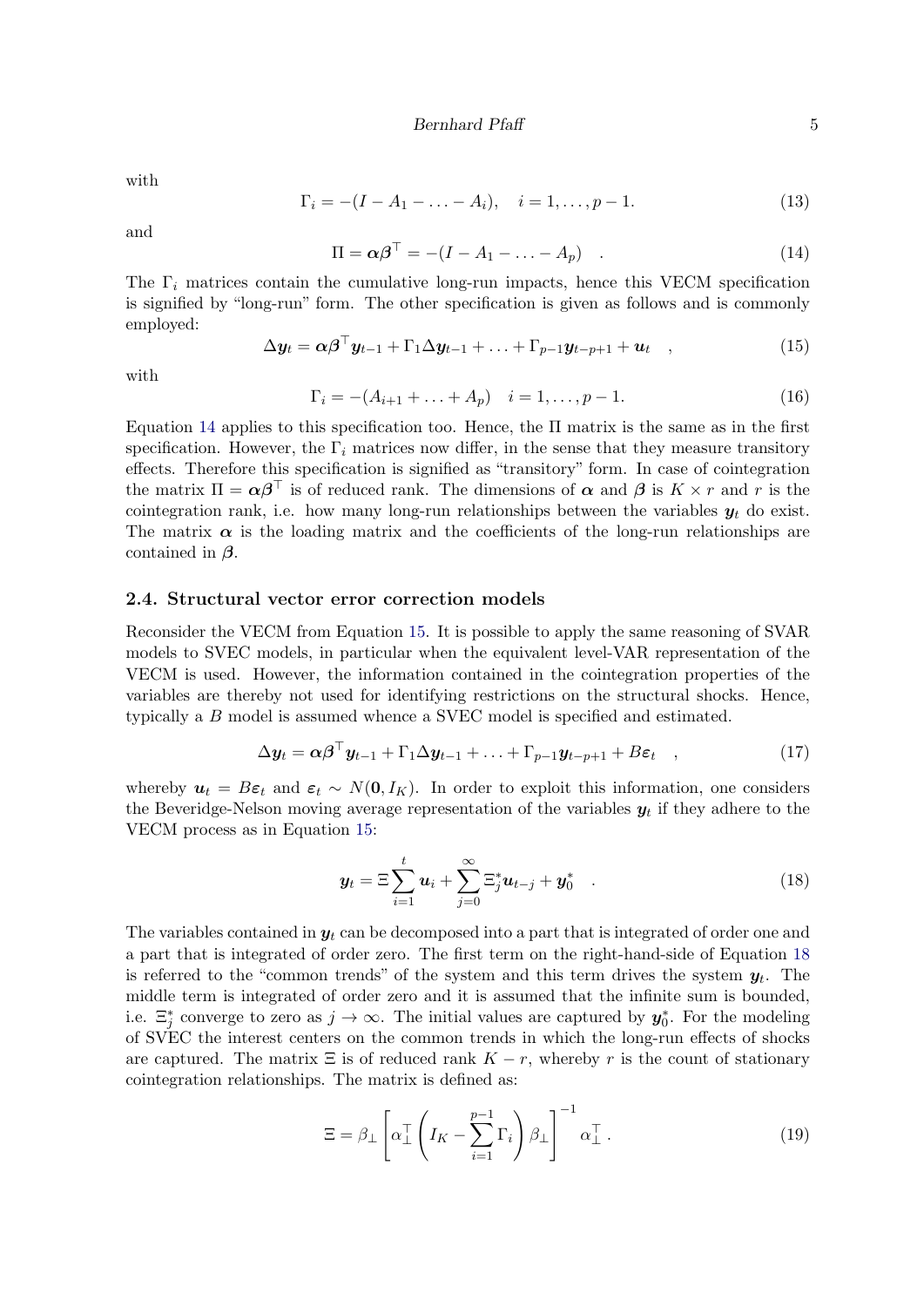Because of its reduced rank only be  $K - r$  common trends drive the system. Therefore, by knowing the rank of  $\Pi$  one can then conclude that at most r of the structural errors can have a transitory effect. This implies that at most r columns of  $\Xi$  can be set to zero. One can combine the Beveridge-Nelson decomposition with the relationship between the VECM error terms and the structural innovations. The common trends term is then  $\Xi B \sum_{t=1}^{\infty} \varepsilon_t$ and the long-run effects of the structural innovations are captured by the matrix  $\Xi B$ . The contemporaneous effects of the structural errors are contained in the matrix B. As in the case of SVAR models of type B one needs for local just-identified SVEC models  $\frac{1}{2}K(K-1)$ restrictions. The cointegration structure of the model provides  $r(K - r)$  restrictions on the long-run matrix. The remaining restrictions can be placed on either matrix, whereby at least  $r(r-1)/2$  of them must be imposed directly on the contemporaneous matrix B.

## 3. Classes, methods, and functions

### <span id="page-5-0"></span>3.1. Overview

In Table [1](#page-6-0) the structure of the package **vars** is outlined. The functions and methods will be addressed briefly here. A more detailed discussion is provided in the following subsections.

When a  $VAR(p)$  has been fitted with VAR() one obtains a list object with class attribute varest.

```
VAR(y, p = 1, type = c("const", "trend", "both", "none"),season = NULL, exogen = NULL, lag.max = NULL,
 ic = c("AIC", "HQ", "SC", "FPE"))
```
As one can see from Table [1,](#page-6-0) basically all relevant investigations can be conducted with the methods and functions made available for this kind of object. Plotting, prediction, forecast error variance decomposition, impulse response analysis, log-likelihood, MA representations and summary are implemented as methods. Diagnostic testing, restricted VAR estimation, stability analysis in the sense of root-stability and empirical fluctuation processes as well as causality analysis are implemented as functions. Some of the methods have their own print and plot methods. Furthermore, extractor methods for obtaining the residuals, the fitted values and the estimated coefficients do exist.

In Section [2.2](#page-2-0) it has been argued that a VAR can be viewed as particular SVAR model. The function SVAR() requires therefore an object of class varest. The default estimation method of a SVAR model is a scoring algorithm, as proposed by [Amisano and Giannini](#page-29-3) [\(1997\)](#page-29-3). The restrictions for the  $A$ ,  $B$  or  $A$  and  $B$  matrices have to be provided in explicit form as arguments Amat and/or Bmat. Alternatively, the different SVAR types can be estimated by directly minimizing the negative log-likelihood. The latter is used if the estimation method has then to be set to estmethod = "direct".

```
SVAR(x, estimated = c("scoring", "direct"), Amat = NULL, Bmat = NULL,
  start = NULL, max.iter = 100, conv.crit = 1e-07, maxls = 1,
  lrtest = TRUE, ...
```
For objects with class attribute svarest forecast error variance decomposition, impulse response analysis, retrieval of its MA representation, the value of the log-likelihood as well as a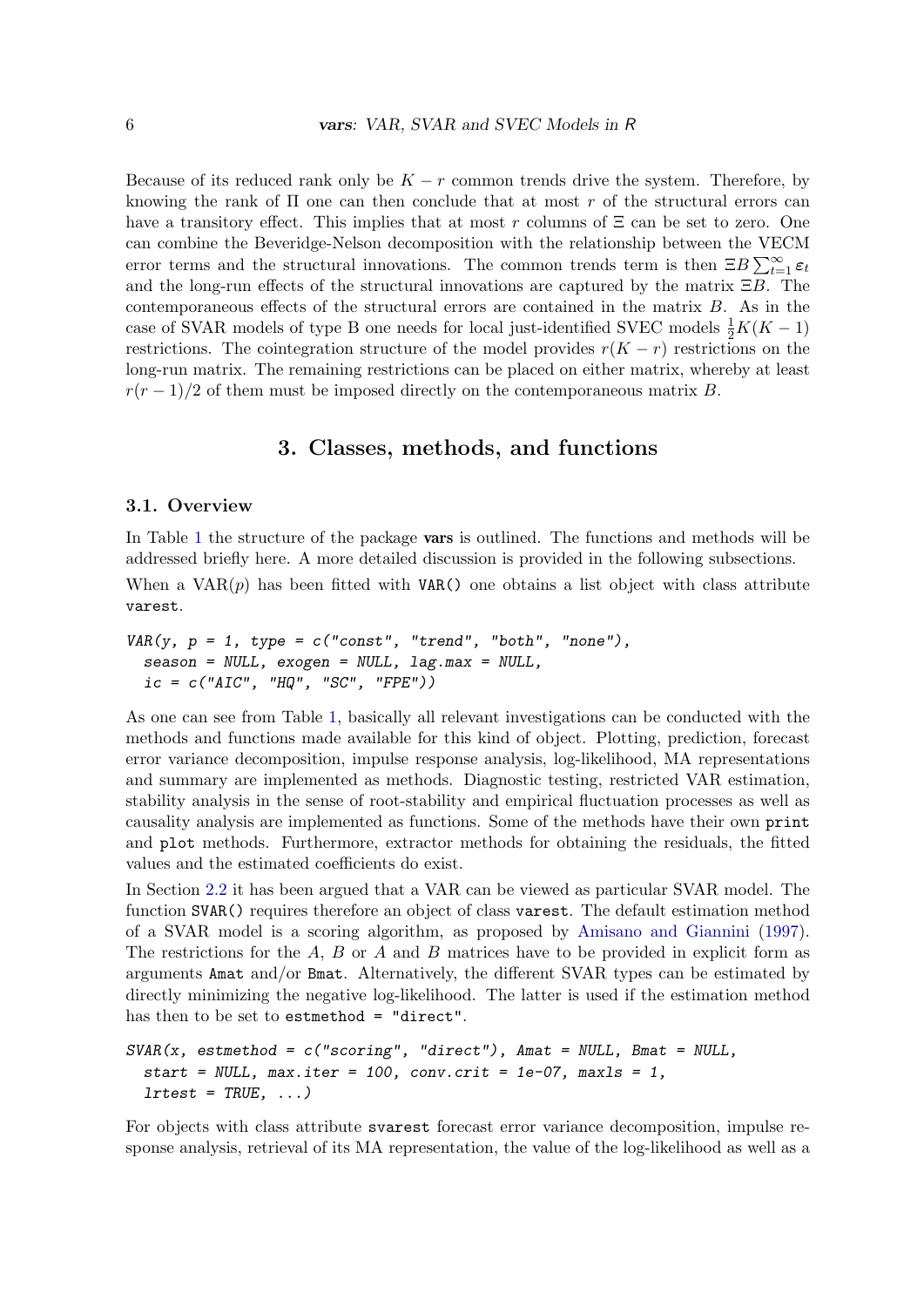| Function or method | Class                          | Methods for class                                                                        | Functions for class                                                                                            |
|--------------------|--------------------------------|------------------------------------------------------------------------------------------|----------------------------------------------------------------------------------------------------------------|
| VAR.               | varest                         | coef, fevd, fitted,<br>irf, logLik, Phi,<br>plot, predict, print,<br>Psi, resid, summary | Acoef, arch.test,<br>Bcoef, BQ, causality,<br>normality.test,<br>restrict.<br>roots,<br>serial.test, stability |
| <b>SVAR</b>        | svarest                        | fevd, irf, logLik,<br>Phi, print, summary                                                |                                                                                                                |
| <b>SVEC</b>        | svecest                        | fevd, irf, logLik,<br>Phi, print, summary                                                |                                                                                                                |
| vec2var            | vec2var                        | fevd, fitted, irf,<br>logLik, Phi, predict,<br>print, Psi, resid                         | arch.test,<br>normality.test,<br>serial.test                                                                   |
| fevd               | varfevd                        | plot, print                                                                              |                                                                                                                |
| irf                | varirf                         | plot, print                                                                              |                                                                                                                |
| predict            | varprd                         | plot, print                                                                              | fanchart                                                                                                       |
| summary            | varsum,<br>svarsum,<br>svecsum | print                                                                                    |                                                                                                                |
| arch.test          | varcheck                       | plot, print                                                                              |                                                                                                                |
| normality.test     | varcheck                       | plot, print                                                                              |                                                                                                                |
| serial.test        | varcheck                       | plot, print                                                                              |                                                                                                                |
| stability          | varstabil                      | plot, print                                                                              |                                                                                                                |

<span id="page-6-0"></span>Table 1: Structure of package vars.

summary are available as methods.

Structural vector error correction models can be estimated with the function SVEC().

```
SVEC(x, LR = NULL, SR = NULL, r = 1, start = NULL, max.iter = 100,conv.crit = 1e-07, maxls = 1, lrtest = TRUE, boot = FALSE, runs = 100)
```
The returned object has class attribute svecest. The same methods that are available for objects of class svarest are at hand for these kind of objects.

Finally, objects of formal class ca.jo generated with function ca.jo() contained in the package urca can be converted to their level VAR representation with the function vec2var(). The resultant object has class attribute vec2var and the analytical tools are likewise applicable as in the case of objects with class attribute varest.

 $vec2var(z, r = 1)$ 

## 3.2. Cornerstone functions

The function for estimating a  $VAR(p)$  model is  $VAR()$ . It consists of seven arguments. A data matrix or an object that can be coerced to it has to be provided for y. The lag-order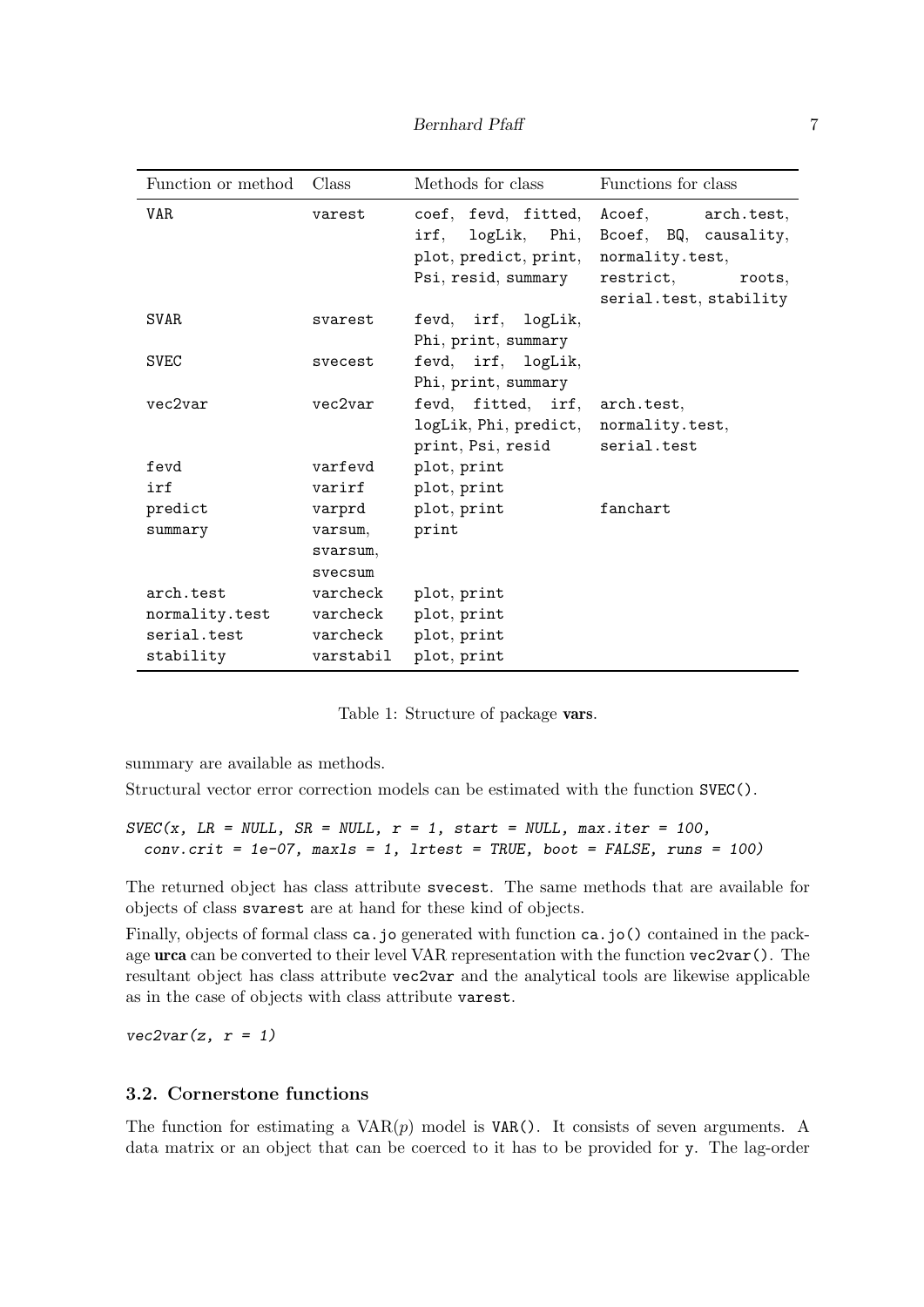has to be submitted as integer for p. In general, this lag-order is unknown and VAR() offers the possibility to automatically determine an appropriate lag inclusion. This is achieved by by setting lag.max to an upper bound integer value and ic to a desired information criteria. Possible options are Akaike (ic = "AIC"), Hannan-Quinn (ic = "HQ"), Schwarz (ic = "SC") or the forecast prediction error (ic = "FPE"). The calculations are based upon the same sample size. That is lag.max values are used for each of the estimated models as starting values.<sup>[3](#page-7-0)</sup> The type of deterministic regressors to include into the  $VAR(p)$  is set by the argument type. Possible values are to include a constant, a trend, both or none deterministic regressors. In addition, the inclusion of centered seasonal dummy variables can be achieved by setting season to the seasonal frequency of the data (e.g., for quarterly data: season  $=$ 4). Finally, exogenous variables, like intervention dummies, can be included by providing a matrix object for exogen.

The summary method returns – aside of descriptive information about the estimated VAR – the estimated equations as well as the variance/covariance and the correlation matrix of the residuals. It is further possible to report summary results for selected equations only. This is achieved by using the function's argument equation which expects a character vector with the names of the desired endogenous variables. The plot method displays for each equation in a VAR a diagram of fit, a residual plot, the auto-correlation and partial auto-correlation function of the residuals in a single layout. If the plot method is called interactively, the user is requested to enter <RETURN> for commencing to the next plot. It is further possible to plot the results for a subset of endogenous variables only. This is achieved by using the argument name in the plot method. The appearance of the plot can be adjusted to ones liking by setting the relevant arguments of the plot method.

A SVAR model is estimated with the function SVAR(). An object with class attribute varest has to be provided as argument for x. The structural parameters are estimated either by a scoring algorithm (the default) or by direct minimization of the negative log-likelihood function. Whether an  $A, B$  or  $AB$  model will be estimated, is dependent on the setting for Amat and Bmat. If a restriction matrix for Amat with dimension  $(K \times K)$  is provided and the argument Bmat is left NULL, an A model will be estimated. In this case Bmat is set internally to an identity matrix  $I_K$ . Alternatively, if only a matrix object for Bmat is provided and Amat is left unchanged, then a B model will be estimated and internally Amat is set to an identity matrix  $I_K$ . Finally, if matrix objects for both arguments are provided, then an AB model will be estimated. In all cases, the matrix elements to be estimated are marked by NA entries at the relevant positions. The user has the option to provide starting values for the unknown coefficients by providing a vector object for the argument start. If start is left NULL, then 0.1 will be used as the starting value for all coefficients. The arguments max.iter, conv.crit and maxls can be used for tuning the scoring algorithm. The maximum number of iterations is controlled by max.iter, the convergence criterion is set by conv.crit and the maximum step length is set by maxls. A likelihood ratio test is computed per default for overidentified systems. This default setting can be offset by lrtest = FALSE. If a just-identified has been set-up, a warning is issued that an over-identification test cannot be computed in case of  $l$ rtest = TRUE. The ellipsis argument  $(\ldots)$  is passed to optim() in case of direct

<span id="page-7-0"></span> $3$ As an alternative one can use the function VARselect(). The result of this function is a list object with elements selection and criteria. The element selection is a vector of optimal lag length according to the above mentioned information criteria. The element criteria is a matrix containing the particular values for each of these criteria up to the maximal chosen lag order.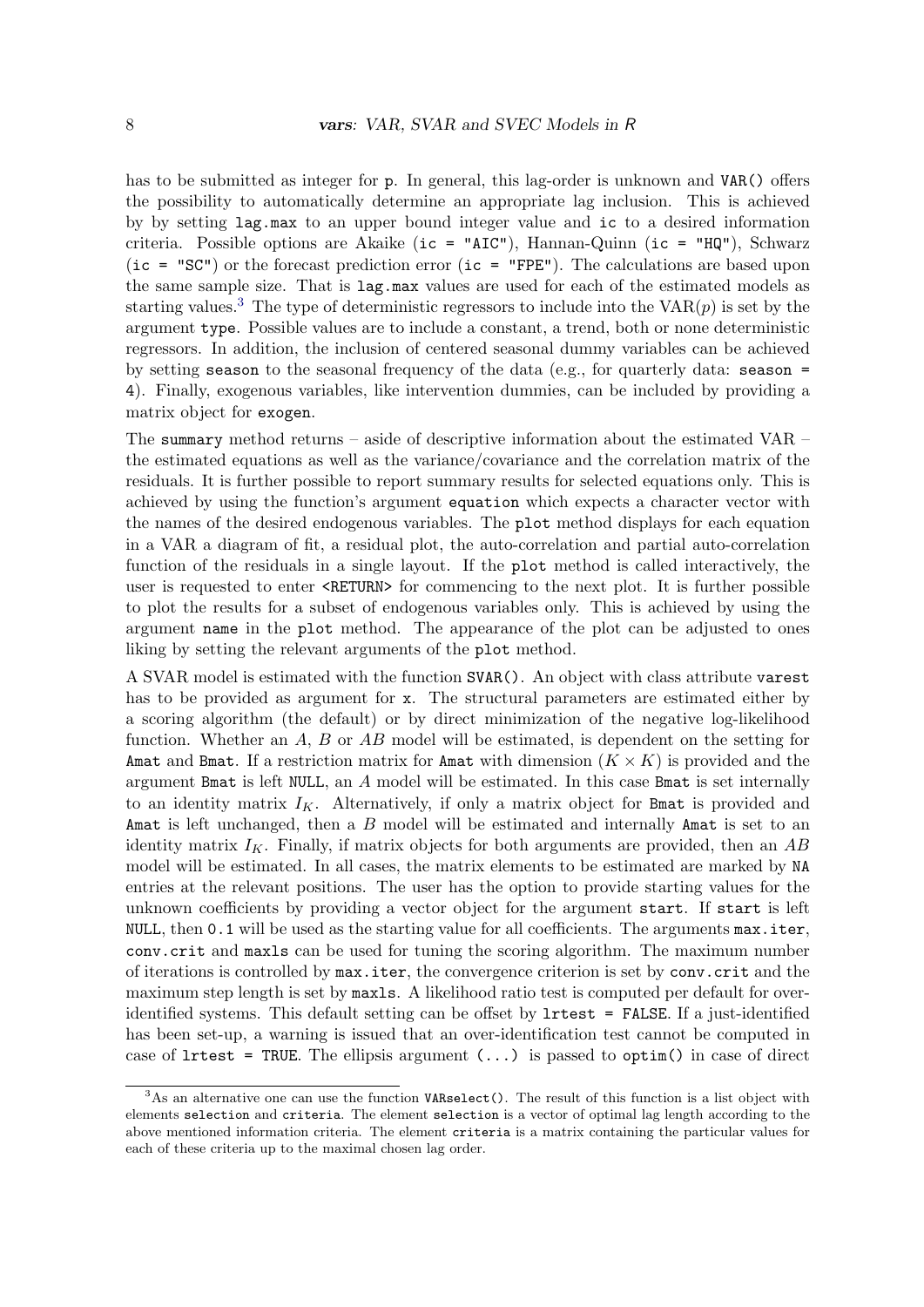optimization.

The returned object of function SVAR() is a list with class attribute svarest. Dependent on the chosen model and if the argument hessian = TRUE has been set in case of estmethod = "direct", the list elements A, Ase, B, Bse contain the estimated coefficient matrices with the numerical standard errors. The element LRIM does contain the longrun impact matrix in case a SVAR of type Blanchard & Quah is estimated with function BQ(), otherwise this element is NULL (see [Blanchard and Quah](#page-29-4) [1989\)](#page-29-4). The list element Sigma.U is the variance-covariance matrix of the reduced form residuals times 100, i.e.,  $\Sigma_U = A^{-1}BB^{\top}A^{-1^{\top}} \times 100$ . The list element LR is an object with class attribute htest, holding the likelihood ratio over-identification test. The element **opt** is the returned object from function optim() in case estmethod = "direct" has been used. The remaining five list items are the vector of starting values, the SVAR model type, the varest object, the number of iterations and the call to SVAR().

A SVEC model is estimated with the function SVEC(). The supplied object for the argument x must be of formal class ca.jo. The restrictions on the long-run and short-run structural coefficient matrices must be provided as arguments LR and SR, respectively. These matrices have either zero or NA entries as their elements. It is further necessary to specify the cointegration rank of the estimated VECM via the argument  $r$ . Likewise to  $SVAR()$ , the arguments start, max.iter, conv.crit and maxls can be used for tuning the scoring algorithm. The argument lrtest applies likewise as in SVAR(). Finally, the logical flag boot can be used for calculating standard errors by applying the bootstrap method to the SVEC. The count of repetition is set by the argument runs. The returned list object from SVEC() and its associated methods will be bespoken in Section [4,](#page-13-0) where a SVEC model is specified for the Canadian labor market.

Finally, with function vec2var() a VECM (i.e., an object of formal class ca.jo, generated by the function ca.jo() contained in the package  $urca$ ) is transformed into its level-VAR representation. Aside of this argument the function requires the cointegrating rank as this information is needed for the transformation (see Equations  $12{\text -}16$ ). The print method does return the coefficient values, first for the lagged endogenous variables, next for the deterministic regressors.

#### 3.3. Diagnostic testing

In the package vars functions for diagnostic testing are  $arch.test(),$  normality.test(), serial.test() and stability(). The former three functions return a list object with class attribute varcheck for which plot and print method exist. The plots – one for each equation – include a residual plot, an empirical distribution plot and the ACF and PACF of the residuals and their squares. The plot method offers additional arguments for adjusting its appearance.

The implemented tests for heteroscedasticity are the univariate and multivariate ARCH test (see [Engle](#page-29-5) [1982;](#page-29-5) [Hamilton](#page-30-5) [1994;](#page-30-5) Lütkepohl [2006\)](#page-30-2). The multivariate ARCH-LM test is based on the following regression (the univariate test can be considered as special case of the exhibition below and is skipped):

$$
\text{vech}(\hat{\mathbf{u}}_t \hat{\mathbf{u}}_t^\top) = \beta_0 + B_1 \text{vech}(\hat{\mathbf{u}}_{t-1} \hat{\mathbf{u}}_{t-1}^\top) + \ldots + B_q \text{vech}(\hat{\mathbf{u}}_{t-q} \hat{\mathbf{u}}_{t-q}^\top) + \mathbf{v}_t \quad , \tag{20}
$$

whereby  $v_t$  assigns a spherical error process and vech is the column-stacking operator for symmetric matrices that stacks the columns from the main diagonal on downward. The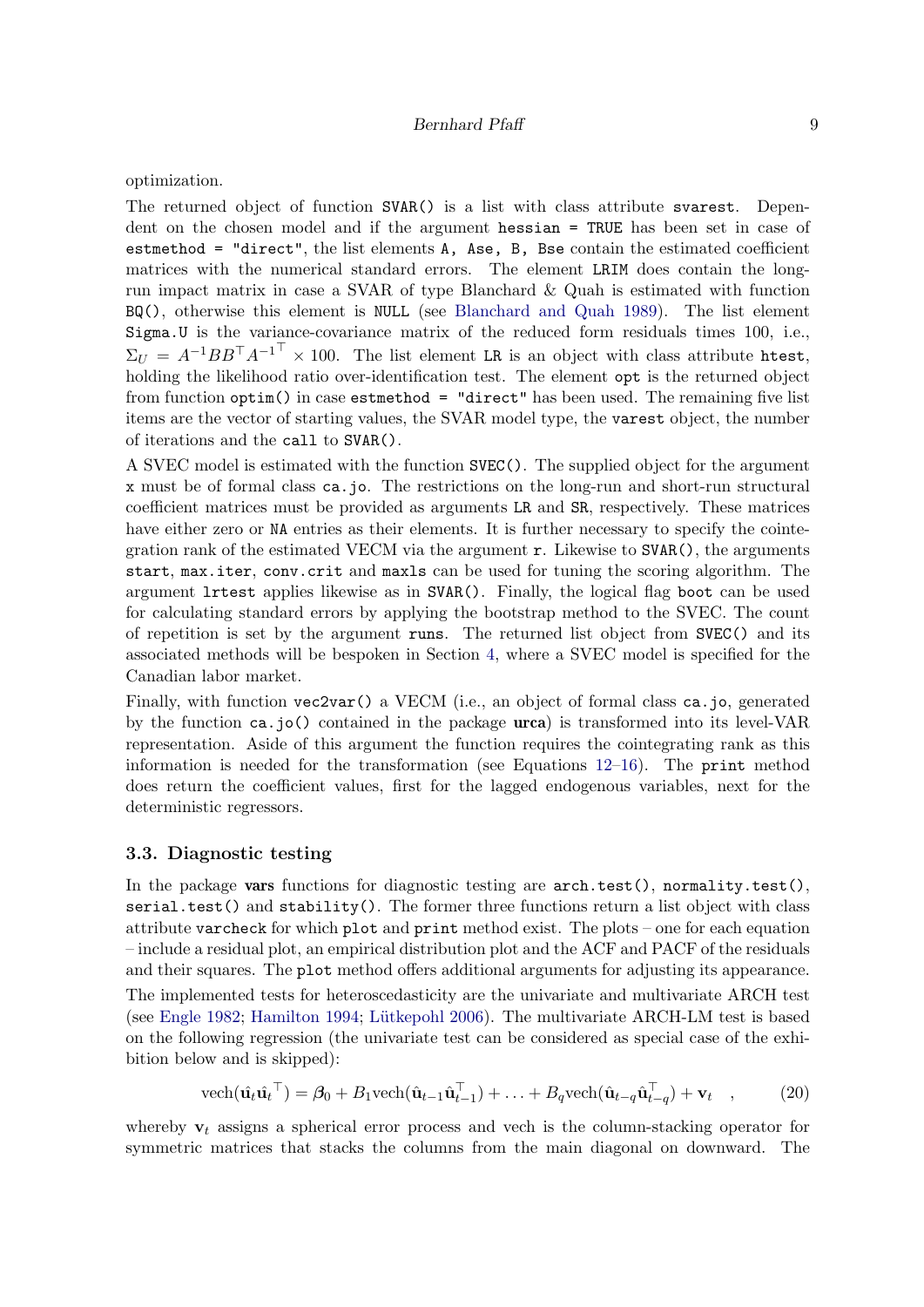dimension of  $\beta_0$  is  $\frac{1}{2}K(K+1)$  and for the coefficient matrices  $B_i$  with  $i=1,\ldots,q$ ,  $\frac{1}{2}K(K+1)$  $1) \times \frac{1}{2}K(K+1)$ . The null hypothesis is:  $H_0 := B_1 = B_2 = \ldots = B_q = 0$  and the alternative is:  $H_1: B_1 \neq 0 \cap B_2 \neq 0 \cap \ldots \cap B_q \neq 0$ . The test statistic is defined as:

$$
VARCH_{LM}(q) = \frac{1}{2}TK(K+1)R_m^2 \quad , \tag{21}
$$

with

$$
R_m^2 = 1 - \frac{2}{K(K+1)} tr(\hat{\Omega} \hat{\Omega}_0^{-1}) \quad , \tag{22}
$$

and  $\hat{\Omega}$  assigns the covariance matrix of the above defined regression model. This test statistic is distributed as  $\chi^2(qK^2(K+1)^2/4)$ .

The default is to compute the multivariate test only. If multivariate.only = FALSE, the univariate tests are computed too. In this case, the returned list object from arch.test() has three elements. The first element is the matrix of residuals. The second, signified by arch.uni, is a list object itself and holds the univariate test results for each of the series. The multivariate test result is contained in the third list element, signified by  $arch.mul$ .

#### $arch.test(x, lags.single = 16, lags.multi = 5, multivariate-only = TRUE)$

The returned tests have class attribute htest, hence the print method for these kind of objects is implicitly used as print method for objects of class varcheck. This applies likewise to the functions normality.test() and serial.test(), which will be bespoken next.

The Jarque-Bera normality tests for univariate and multivariate series are implemented and applied to the residuals of a  $VAR(p)$  as well as separate tests for multivariate skewness and kurtosis (see [Bera and Jarque](#page-29-6) [1980,](#page-29-6) [1981;](#page-29-7) [Jarque and Bera](#page-30-12) [1987;](#page-30-12) Lütkepohl [2006\)](#page-30-2). The univariate versions of the Jarque-Bera test are applied to the residuals of each equation. A multivariate version of this test can be computed by using the residuals that are standardized by a Choleski decomposition of the variance-covariance matrix for the centered residuals. Please note, that in this case the test result is dependent upon the ordering of the variables. The test statistics for the multivariate case are defined as:

$$
JB_{mv} = s_3^2 + s_4^2 \,,\tag{23}
$$

whereby  $s_3^2$  and  $s_4^2$  are computed according to:

$$
s_3^2 = T\mathbf{b}_1^\top \mathbf{b}_1/6 \tag{24a}
$$

$$
s_4^2 = T(\mathbf{b}_2 - \mathbf{3}_K)^\top (\mathbf{b}_2 - \mathbf{3}_k) / 24 , \qquad (24b)
$$

with  $\mathbf{b}_1$  and  $\mathbf{b}_2$  are the third and fourth non-central moment vectors of the standardized residuals  $\hat{\mathbf{u}}_t^s = \tilde{P}^-(\hat{\mathbf{u}}_t - \bar{\hat{\mathbf{u}}}_t)$  and  $\tilde{P}$  is a lower triangular matrix with positive diagonal such that  $\tilde{P}\tilde{P}^{\top}=\tilde{\Sigma}_{\mathbf{u}},$  i.e., the Choleski decomposition of the residual covariance matrix. The test statistic  $JB_{mv}$  is distributed as  $\chi^2(2K)$  and the multivariate skewness,  $s_3^2$ , and kurtosis test,  $s_4^2$  are distributed as  $\chi^2(K)$ .

 $normality.test(x, multivariate. only = TRUE)$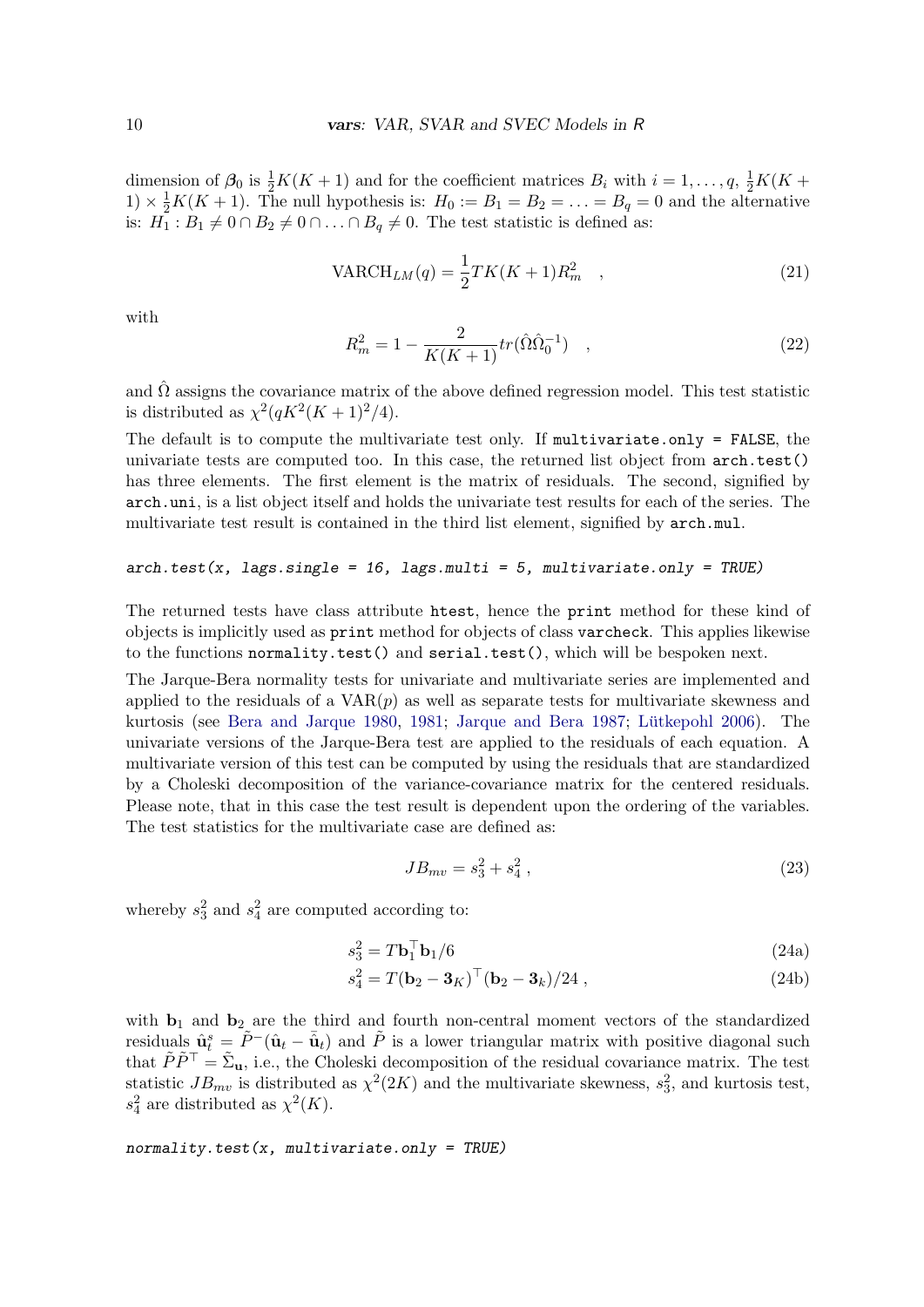#### Bernhard Pfaff 11

The matrix of residuals is the first element in the returned list object. The function's default is to compute the multivariate test statistics only. The univariate tests are returned if multivariate.only = FALSE is set. Similar to the returned list object of function arch.test() for this case, the univariate versions of the Jarque-Bera test are applied to the residuals of each equation and are contained in the second list element signified by jb.uni. The multivariate version of the test as well as multivariate tests for skewness and kurtosis are contained in the third list element signified by jb.mul.

For testing the lack of serial correlation in the residuals of a  $VAR(p)$ , a Portmanteau test and the Breusch-Godfrey LM test are implemented in the function serial.test(). For both tests small sample modifications can be calculated too, whereby the modification for the LM test has been introduced by [Edgerton and Shukur](#page-29-8) [\(1999\)](#page-29-8).

The Portmanteau statistic is defined as:

$$
Q_h = T \sum_{j=1}^h tr(\hat{C}_j^\top \hat{C}_0^{-1} \hat{C}_j \hat{C}_0^{-1}), \qquad (25)
$$

with  $\hat{C}_i = \frac{1}{T} \sum_{t=i+1}^T \hat{\mathbf{u}}_t \hat{\mathbf{u}}_{t-i}^\top$ . The test statistic has an approximate  $\chi^2(K^2h - n^*)$  distribution, and  $n^*$  is the number of coefficients excluding deterministic terms of a  $VAR(p)$ . The limiting distribution is only valid for  $h$  tending to infinity at a suitable rate with growing sample size. Hence, the trade-off is between a decent approximation to the  $\chi^2$  distribution and a loss in power of the test, when  $h$  is chosen too large. The small sample adjustment of the test statistic is given as:

$$
Q_h^* = T^2 \sum_{j=1}^h \frac{1}{T-j} tr(\hat{C}_j^\top \hat{C}_0^{-1} \hat{C}_j \hat{C}_0^{-1}), \qquad (26)
$$

and is computed if type = "PT.adjusted" is set.

The Breusch-Godfrey LM statistic is based upon the following auxiliary regressions (see [Breusch](#page-29-9) [1978;](#page-29-9) [Godfrey](#page-30-13) [1978\)](#page-30-13):

$$
\hat{\mathbf{u}}_t = A_1 \mathbf{y}_{t-1} + \ldots + A_p \mathbf{y}_{t-p} + CD_t + B_1 \hat{\mathbf{u}}_{t-1} + \ldots + B_h \hat{\mathbf{u}}_{t-h} + \varepsilon_t \,. \tag{27}
$$

The null hypothesis is:  $H_0: B_1 = \cdots = B_h = 0$  and correspondingly the alternative hypothesis is of the form  $H_1$  :  $\exists B_i \neq 0$  for  $i = 1, 2, \ldots, h$ . The test statistic is defined as:

$$
LM_h = T(K - tr(\tilde{\Sigma}_R^{-1} \tilde{\Sigma}_e)) \quad , \tag{28}
$$

where  $\tilde{\Sigma}_R$  and  $\tilde{\Sigma}_e$  assign the residual covariance matrix of the restricted and unrestricted model, respectively. The test statistic  $LM_h$  is distributed as  $\chi^2(hK^2)$ . [Edgerton and Shukur](#page-29-8) [\(1999\)](#page-29-8) proposed a small sample correction, which is defined as:

$$
LMF_h = \frac{1 - (1 - R_r^2)^{1/r}}{(1 - R_r^2)^{1/r}} \frac{Nr - q}{Km} ,
$$
\n(29)

with  $R_r^2 = 1 - |\tilde{\Sigma}_e|/|\tilde{\Sigma}_R|$ ,  $r = ((K^2m^2 - 4)/(K^2 + m^2 - 5))^{1/2}$ ,  $q = 1/2Km - 1$  and  $N =$  $T - K - m - 1/2(K - m + 1)$ , whereby n is the number of regressors in the original system and  $m = Kh$ . The modified test statistic is distributed as  $F(hK^2, int(Nr - q))$ . This test statistic is returned if type = "ES" has been used.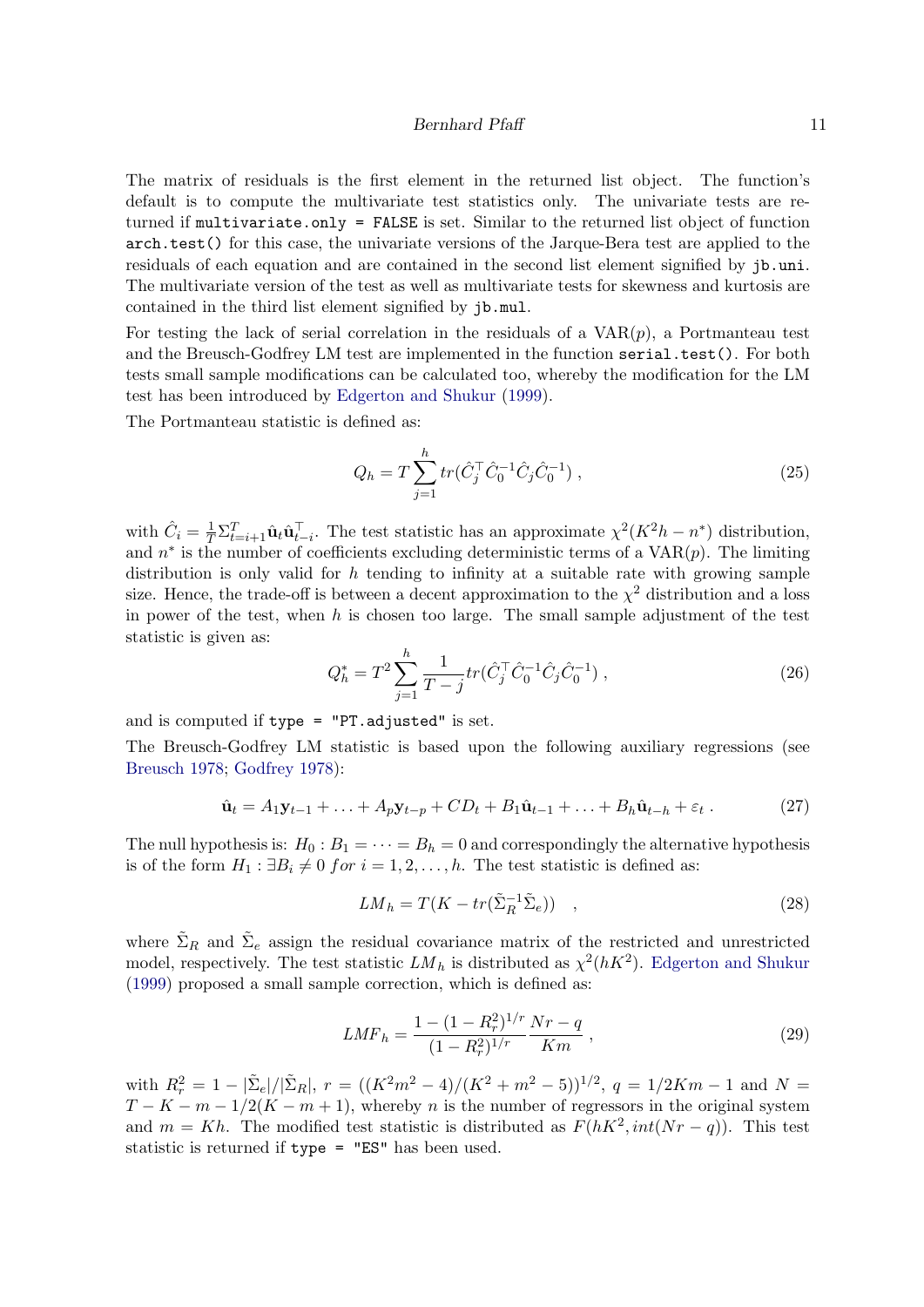```
serial.test(x, lags.pt = 16, lags.bg = 5,
  type = c("PT.asymptotic", "PT.adjusted", "BG", "ES"))
```
The test statistics are returned in the list element serial and have class attribute htest. Per default the asymptotic Portmanteau test is returned. The residuals are contained in the first list element.

The function stability() returns a list object with class attribute varstabil. The function itself is just a wrapper for the function  $efp()$  contained in the package **strucchange** (see [Zeileis,](#page-31-0) [Leisch, Hornik, and Kleiber](#page-31-0) [2002,](#page-31-0) for a detailed exposition of the package's capabilities). The first element of the returned list object is itself a list of objects with class attribute efp. Hence, the plot method for objects of class varstabil just calls the plot method for objects of class efp.

```
stability(x, type = c("OLS-CUSUM", "Rec-CUSUM", "Rec-MOSUM", "SEC-SUSUM", "SEC-SUSUM", "SEC-SUSUM", "SEC-SUSUM", "SEC-SUSUM", "SEC-SUSUM", "SEC-SUSUM", "SEC-SUSUM", "SEC-SUSUM", "SEC-SUSUM", "SEC-SUSUM", "SEC-SUSUM", "SEC-SUSUM", "SEC-SUSUM", "SEC-SUSUM", "SEC-SUSUM", "SEC-SUSUM", "SEC-SUSUM", "SEC-SUSUM", "SEC-SUSUM", "SEC-SUSUM", "SEC-SUSUM", "SEC-SUSUM", "SEC-SUSUM", "SEC-SUSUM", "SEC-SUSUM", "SEC-SUSUM", "SEC-SUSUM"OLS-MOSUM", "RE", "ME", "Score-CUSUM", "Score-MOSUM", "fluctuation"),
     h = 0.15, dynamic = FALSE, rescale = TRUE)
```
#### 3.4. Prediction, impulse responses and forecast error decomposition

A predict method for objects with class attribute varest or vec2var is available. The n. ahead forecasts are computed recursively for the estimated  $VAR(p)$ -process and a value for the forecast confidence interval can be provided too. Its default value is 0.95. The confidence interval is inferred from the empirical forecast error covariance matrix.

 $predict(object, ..., n. ahead = 10, ci = 0.95, dumvar = NULL)$ 

The predict method returns a list with class attribute varprd. The forecasts are contained as a list in its first element signified as fcst. The second entry are the endogenous variables themselves. The last element is the submitted model object to predict. The print method returns the forecasts with upper and lower confidence levels, if applicable. The plot method draws the time series plots, whereby the start of the out-of-sample period is marked by a dashed vertical line. If this method is called interactively, the user is requested to browse through the graphs for each variable by hitting the <RETURN> key. For visualizing forecasts (i.e., objects with class attribute varprd) fan charts can be generated by the function fanchart() (see [Britton, Fisher, and Whitley](#page-29-10) [1998\)](#page-29-10). If the functional argument color is not set, the colors are taken from the gray color scheme. Likewise, if no confidence levels are supplied, then the fan charts are produced for confidence levels ranging from 0.1 to 0.9 with step size 0.1.

```
fanchart(x, colors = NULL, cis = NULL, names = NULL, main = NULL,ylab = NULL, xlab = NULL, col.y = NULL, nc, plot.type = c("multiple",
  "single"), mar = par("mar"), oma = par("oma"), ...)
```
The impulse response analysis is based upon the Wold moving average representation of a  $VAR(p)$ -process (see Equations [5](#page-2-1) and [6](#page-2-2) above). It is used to investigate the dynamic interactions between the endogenous variables. The  $(i, j)$ th coefficients of the matrices  $\Phi_s$  are thereby interpreted as the expected response of variable  $y_{i,t+s}$  to a unit change in variable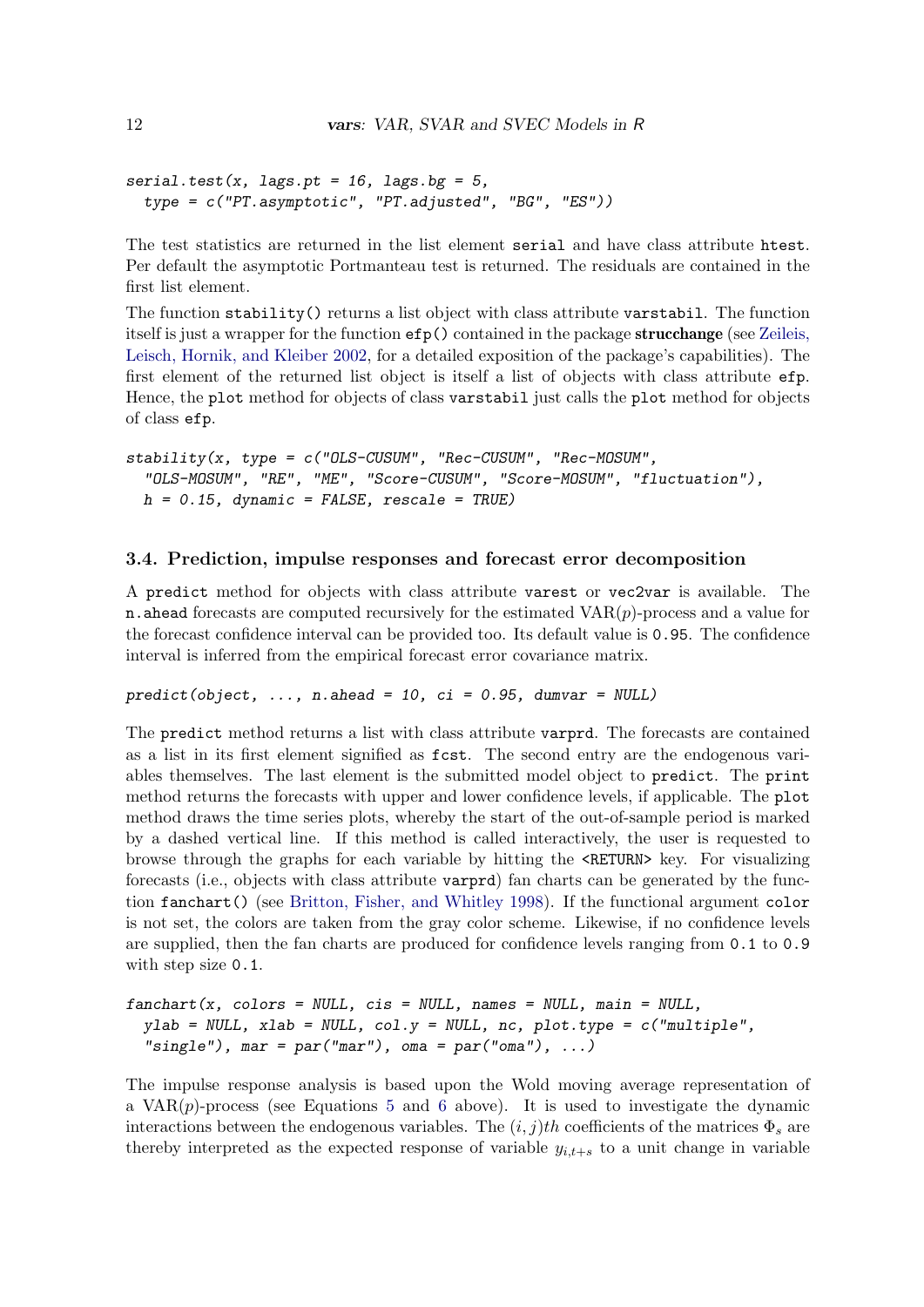#### Bernhard Pfaff 13

 $y_{it}$ . These effects can be accumulated through time,  $s = 1, 2, \ldots$ , and hence one would obtain the simulated impact of a unit change in variable  $j$  to the variable  $i$  at time  $s$ . Aside of these impulse response coefficients, it is often conceivable to use orthogonal impulse responses as an alternative. This is the case, if the underlying shocks are less likely to occur in isolation, but when contemporaneous correlations between the components of the error process  $u_t$  exist, i.e., the off-diagonal elements of  $\Sigma_u$  are non-zero. The orthogonal impulse responses are derived from a Choleski decomposition of the error variance-covariance matrix:  $\Sigma_{u} = PP^{\top}$  with P being a lower triangular. The moving average representation can then be transformed to:

$$
\mathbf{y}_t = \Psi_0 \boldsymbol{\varepsilon}_t + \Psi_1 \boldsymbol{\varepsilon}_{t-1} + \dots \,, \tag{30}
$$

with  $\varepsilon_t = P^{-1}u_t$  and  $\Psi_i = \Phi_i P$  for  $i = 0, 1, 2, \dots$  and  $\Psi_0 = P$ . Incidentally, because the matrix P is lower triangular, it follows that only a shock in the first variable of a  $VAR(p)$ process does exert an influence on all the remaining ones and that the second and following variables cannot have a direct impact on  $y_{1t}$ . Please note, that a different ordering of the variables might produce different outcomes with respect to the impulse responses. The nonuniqueness of the impulse responses can be circumvented by analyzing a set of endogenous variables in the SVAR framework.

Impulse response analysis has been implemented as a method for objects with class attribute of either varest, svarest, svecest or vec2var. These methods are utilizing the methods Phi and Psi, where applicable.

$$
irf(x, impulse = NULL, response = NULL, n. ahead = 10, ortho = TRUE, cumulative = FALSE, boot = TRUE, ci = 0.95, runs = 100, seed = NULL, ...)
$$

The impulse variables are set as a character vector impulse and the responses are provided likewise in the argument response. If either one is unset, then all variables are considered as impulses or responses, respectively. The default length of the impulse responses is set to 10 via argument  $\bf{n}$ . ahead. The computation of orthogonal and/or cumulative impulse responses is controlled by the logical switches ortho and cumulative, respectively. Finally, confidence bands can be returned by setting boot = TRUE (default). The preset values are to run 100 replications and return 95% confidence bands. It is at the user's leisure to specify a seed for the random number generator. The standard percentile interval is calculated as  $CI_s = [s^*_{\gamma/2}, s^*_{(1-\gamma)/2}]$ , where  $s^*_{\gamma/2}$  and  $s^*_{(1-\gamma)/2}$  are the  $\gamma/2$  and  $(1-\gamma)/2$  quantiles of the estimated bootstrapped impulse response coefficients  $\hat{\Phi}^*$  or  $\hat{\Psi}^*$  (see [Efron and Tibshirani](#page-29-11) [1993\)](#page-29-11). The irf method returns a list object with class attribute varirf for which print and plot methods do exist. Likewise to the plot method of objects with class attribute varprd, the user is requested to browse through the graphs for each variable by hitting the <RETURN> key, whence the method is called interactively. The appearance of the plots can be adjusted.

The forecast error variance decomposition is based upon the orthogonal impulse response coefficient matrices  $\Psi_n$ . The FEVD allows the user to analyze the contribution of variable j to the  $h$ -step forecast error variance of variable  $k$ . If the element-wise squared orthogonal impulse responses are divided by the variance of the forecast error variance,  $\sigma_k^2(h)$ , the resultant is a percentage figure. The fevd method is available for conducting FEVD. Methods for objects of classes varest, svarest, svecest and vec2var do exist. Aside of the object itself, the argument n.ahead can be specified; its default value is 10.

 $fevd(x, n. ahead = 10, ...)$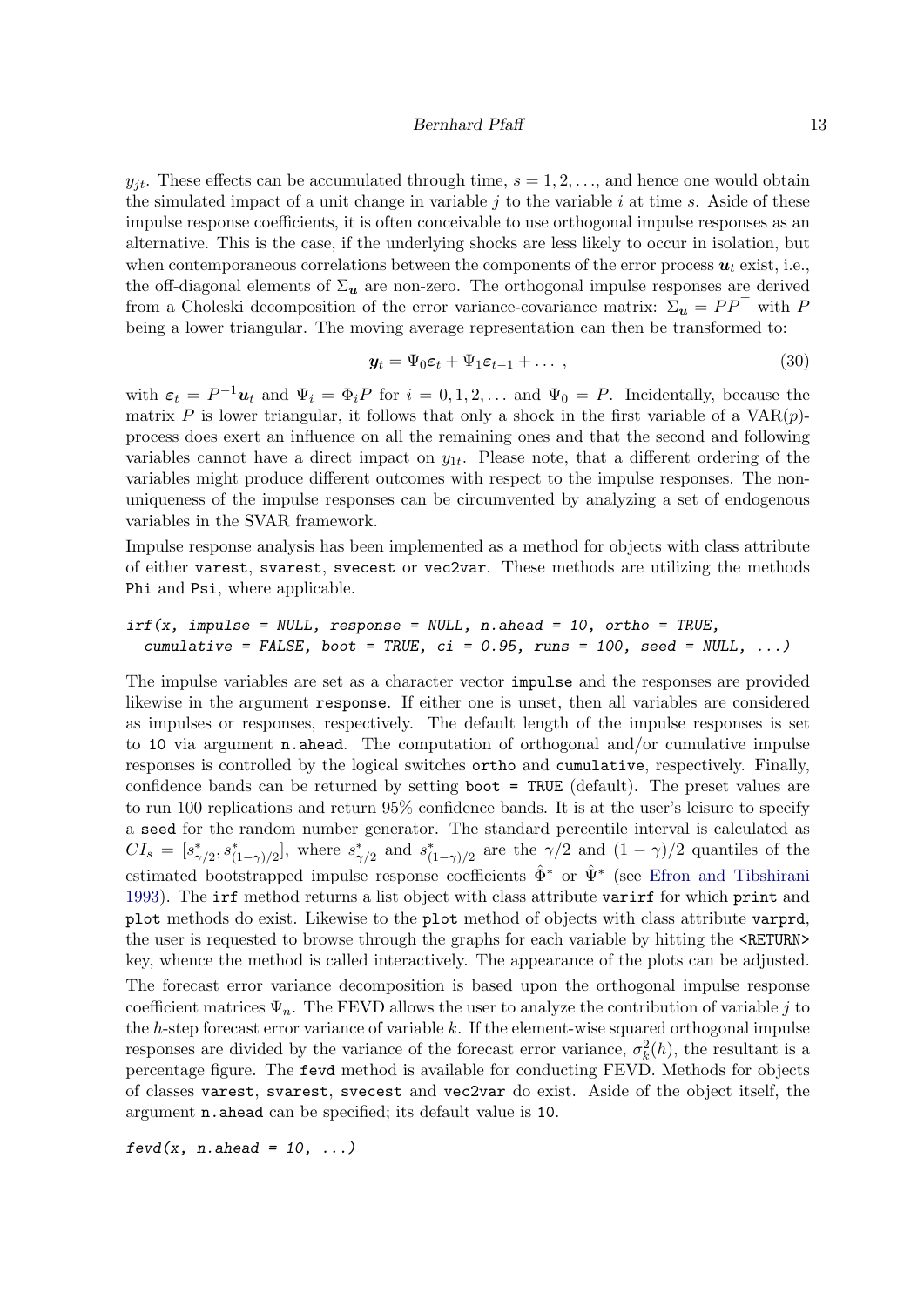The method returns a list object with class attribute varfevd for which print and plot methods do exist. The list elements are the forecast error variances organized on a pervariable basis. The plot method for these objects is similar to the ones for objects with class attribute varirf and/or varprd and the appearance of the plots can be adjusted too.

# 4. Example

<span id="page-13-0"></span>Functions and methods from the last section are now illustrated with a macro economic data set for Canada. It is shown how the results presented in Breitung, Brüggemann, and Lütkepohl  $(2004)$  can be replicated. However, the R code snippets should illustrate the ease of application rather than commenting and interpreting the results in depth.

The authors investigated the Canadian labor market. They utilized the following series: labor productivity defined as the log difference between GDP and employment, the log of employment, the unemployment rate and real wages, defined as the log of the real wage index. These series are signified by "prod", "e", "U" and "rw", respectively. The data is taken from the OECD data base and spans from the first quarter 1980 until the fourth quarter 2004.

In a first step the package vars is loaded into the workspace. The Canadian data set which is included in the package vars is brought into memory.

```
R> library("vars")
R> data("Canada")
```
R> summary(Canada)

|             |            | e prod rw U                           |                |  |
|-------------|------------|---------------------------------------|----------------|--|
| Min. : 929  | Min. : 401 | Min. :386                             | Min. : 6.70    |  |
| 1st Qu.:935 |            | 1st Qu.:405 1st Qu.:424               | 1st Qu.: 7.78  |  |
| Median :946 |            | Median :406 Median :444               | Median: $9.45$ |  |
| Mean $:944$ | Mean :408  | Mean $:441$                           | Mean : 9.32    |  |
| 3rd Qu.:950 |            | 3rd Qu.:411 3rd Qu.:461 3rd Qu.:10.61 |                |  |
| Max. :962   |            | Max. : 418 Max. : 470 Max. : 12.77    |                |  |

```
R> plot(Canada, nc = 2, xlab = "")
```
A preliminary data analysis is conducted by displaying the summary statistics of the series involved as well as the corresponding time series plots (see Figure [1\)](#page-14-0). In a next step, the authors conducted unit root tests by applying the Augmented Dickey-Fuller test regressions to the series (henceforth: ADF test). The ADF test has been implemented in the package urca as function  $ur.df()$ , for instance. The result of the ADF tests are summarized in Table  $2.4$  $2.4$ 

 $R > adf1$  <- summary(ur.df(Canada[, "prod"], type = "trend", lags = 2)) R> adf1

## ############################################### # Augmented Dickey-Fuller Test Unit Root Test #

<span id="page-13-1"></span><sup>&</sup>lt;sup>4</sup>In the following only R code excerpts are shown. The R code for producing the Tables and Figures below are provided in a separate file that accompanies this text.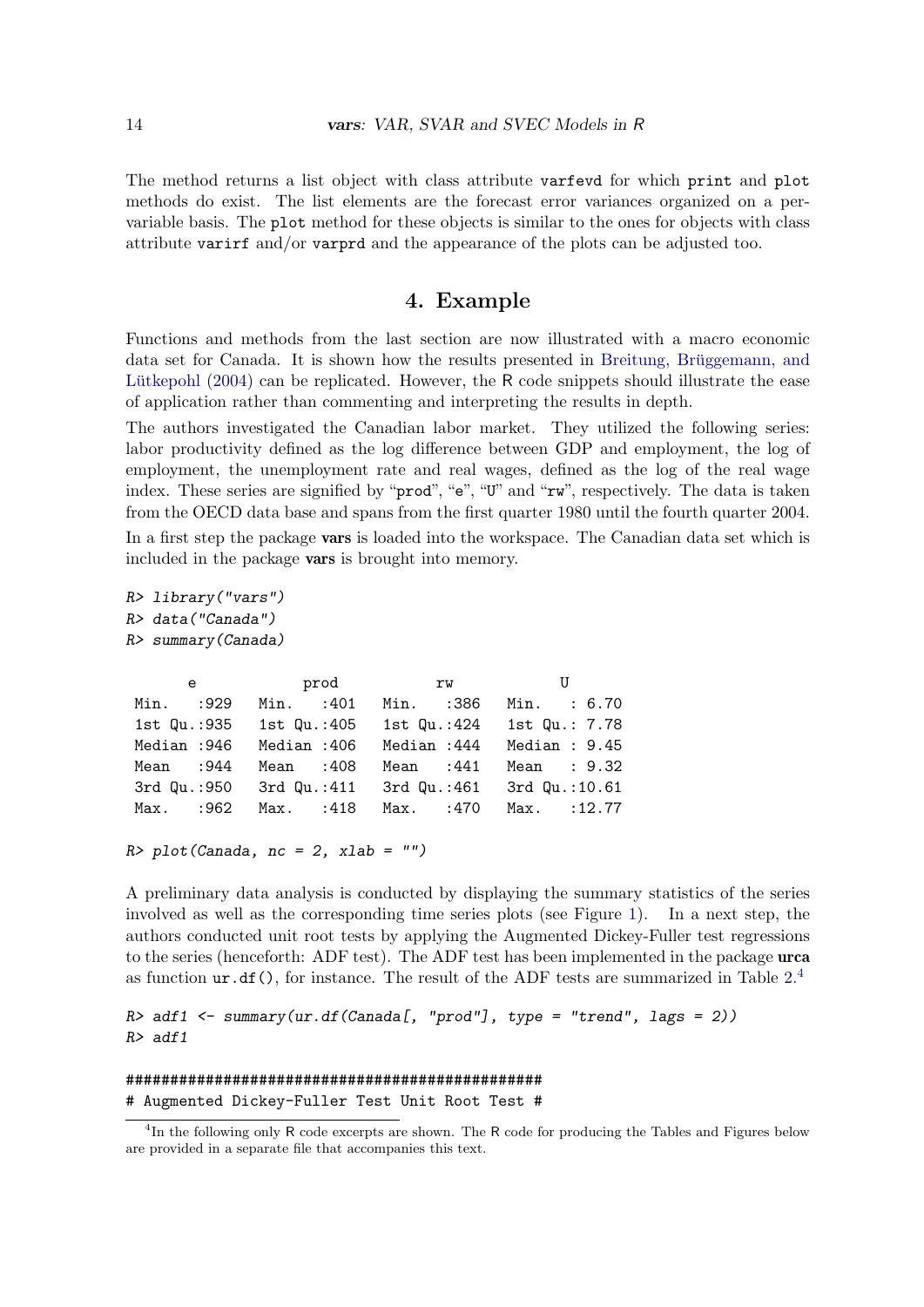

**Canada**

<span id="page-14-0"></span>Figure 1: Canadian labor market time series.

```
Test regression trend
Call:
lm(formula = z.diff ~ z.lag.1 + 1 + tt + z.diff.lag)Residuals:
   Min 1Q Median 3Q Max
-2.1992 -0.3899 0.0429 0.4191 1.7166
Coefficients:
          Estimate Std. Error t value Pr(>|t|)
(Intercept) 30.41523 15.30940 1.99 0.051 .
z.lag.1 -0.07579 0.03813 -1.99 0.050 .
tt 0.01390 0.00642 2.16 0.034 *
z.diff.lag1 0.28487 0.11436 2.49 0.015 *
z.diff.lag2 0.08002 0.11609 0.69 0.493
```
###############################################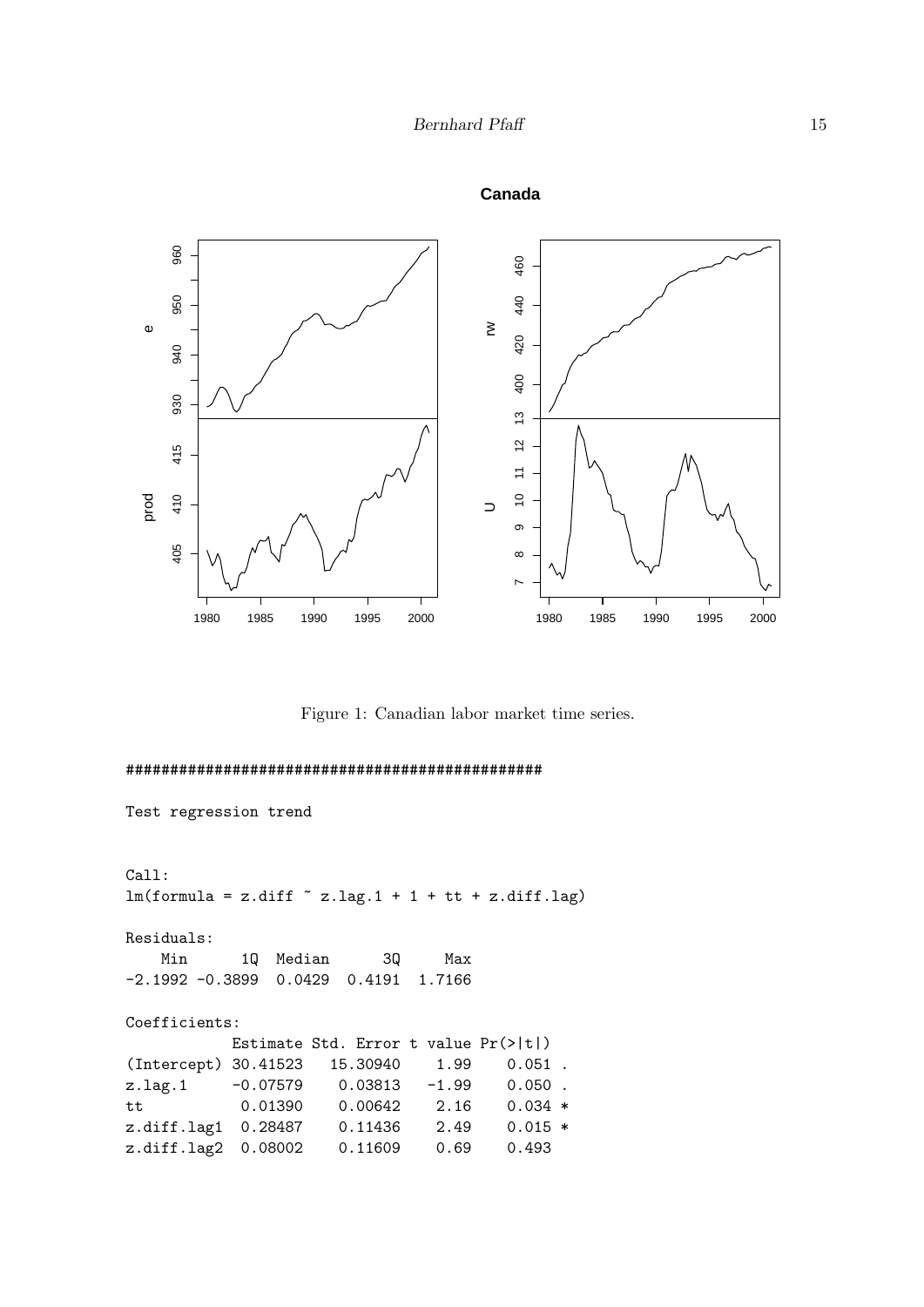```
---
Signif. codes: 0 '***' 0.001 '**' 0.01 '*' 0.05 '.' 0.1 ' ' 1
Residual standard error: 0.685 on 76 degrees of freedom
Multiple R-squared: 0.135, Adjusted R-squared: 0.0899
F-statistic: 2.98 on 4 and 76 DF, p-value: 0.0244
Value of test-statistic is: -1.9875 2.3 2.3817
Critical values for test statistics:
     1pct 5pct 10pct
tau3 -4.04 -3.45 -3.15
phi2 6.50 4.88 4.16
phi3 8.73 6.49 5.47
R> adf2 <- summary(ur.df(diff(Canada[, "prod"]), type = "drift",
+ \text{lags} = 1))
R > adf2###############################################
# Augmented Dickey-Fuller Test Unit Root Test #
###############################################
Test regression drift
Call:
lm(formula = z.diff ~ z.lag.1 + 1 + z.diff.lag)Residuals:
   Min 1Q Median 3Q Max
-2.0512 -0.3953 0.0782 0.4111 1.7513
Coefficients:
           Estimate Std. Error t value Pr(>|t|)
(Intercept) 0.1153 0.0803 1.44 0.15
z.lag.1 -0.6889 0.1335 -5.16 1.8e-06 ***
z.diff.lag -0.0427 0.1127 -0.38 0.71
---
Signif. codes: 0 '***' 0.001 '**' 0.01 '*' 0.05 '.' 0.1 ' ' 1
Residual standard error: 0.697 on 78 degrees of freedom
Multiple R-squared: 0.361, Adjusted R-squared: 0.345
F-statistic: 22.1 on 2 and 78 DF, p-value: 2.53e-08
```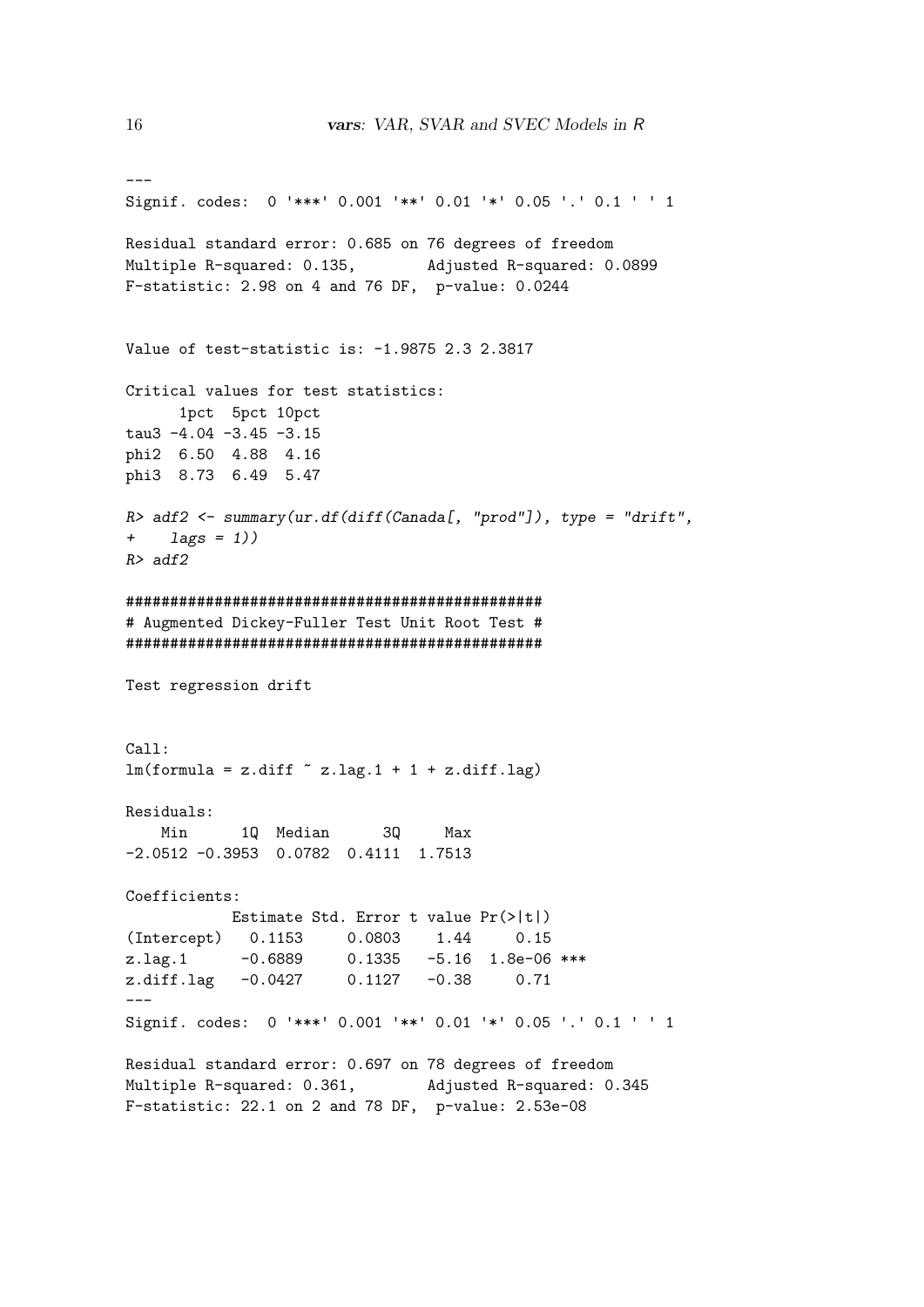Bernhard Pfaff 17

| Variable      | Deterministic terms | Lags           | Test value | Critical values |         |         |
|---------------|---------------------|----------------|------------|-----------------|---------|---------|
|               |                     |                |            | $1\%$           | $5\%$   | $10\%$  |
| prod          | constant, trend     | 2              | $-1.99$    | $-4.04$         | $-3.45$ | $-3.15$ |
| $\Delta$ prod | constant            | 1              | $-5.16$    | $-3.51$         | $-2.89$ | $-2.58$ |
| e             | constant, trend     | $\overline{2}$ | $-1.91$    | $-4.04$         | $-3.45$ | $-3.15$ |
| $\Delta$ e    | constant            | 1              | $-4.51$    | $-3.51$         | $-2.89$ | $-2.58$ |
| U             | constant            | 1              | $-2.22$    | $-3.51$         | $-2.89$ | $-2.58$ |
| $\Delta$ U    |                     | $\Omega$       | $-4.75$    | $-2.60$         | $-1.95$ | $-1.61$ |
| rw            | constant, trend     | 4              | $-2.06$    | $-4.04$         | $-3.45$ | $-3.15$ |
| $\Delta$ rw   | constant            | 3              | $-2.62$    | $-3.51$         | $-2.89$ | $-2.58$ |
| $\Delta$ rw   | constant            | 0              | $-5.60$    | $-3.51$         | $-2.89$ | $-2.58$ |

<span id="page-16-0"></span>Table 2: ADF tests for Canadian data.

```
Value of test-statistic is: -5.1604 13.318
```

```
Critical values for test statistics:
     1pct 5pct 10pct
tau2 -3.51 -2.89 -2.58
phi1 6.70 4.71 3.86
```
It can be concluded that all time series are integrated of order one. Please note, that the reported critical values differ slightly from the ones that are reported in [Breitung](#page-29-12) et al. [\(2004\)](#page-29-12). The authors utilized the software **JMulTi** (Lütkepohl and Krätzig  $2004$ ) in which the critical values of [Davidson and MacKinnon](#page-29-13) [\(1993\)](#page-29-13) are used, whereas in the function  $ur \cdot df()$  the critical values are taken from [Dickey and Fuller](#page-29-14) [\(1981\)](#page-29-14) and [Hamilton](#page-30-5) [\(1994\)](#page-30-5).

In an ensuing step, the authors determined an optimal lag length for an unrestricted VAR for a maximal lag length of eight.

```
R> VARselect(Canada, lag.max = 8, type = "both")
$selection
AIC(n) HQ(n) SC(n) FPE(n)3 2 1 3
$criteria
              1 2 3 4 5 6
AIC(n) -6.2725791 -6.6366697 -6.7711769 -6.6346092 -6.3981322 -6.3077048
HQ(n) -5.9784294 -6.1464203 -6.0848278 -5.7521604 -5.3195837 -5.0330565
SC(n) -5.5365580 -5.4099679 -5.0537944 -4.4265460 -3.6993884 -3.1182803
FPE(n) 0.0018898 0.0013195 0.0011660 0.0013632 0.0017821 0.0020442
              7 8
AIC(n) -6.0707273 -6.0615969
HQ(n) -4.5999792 -4.3947490
```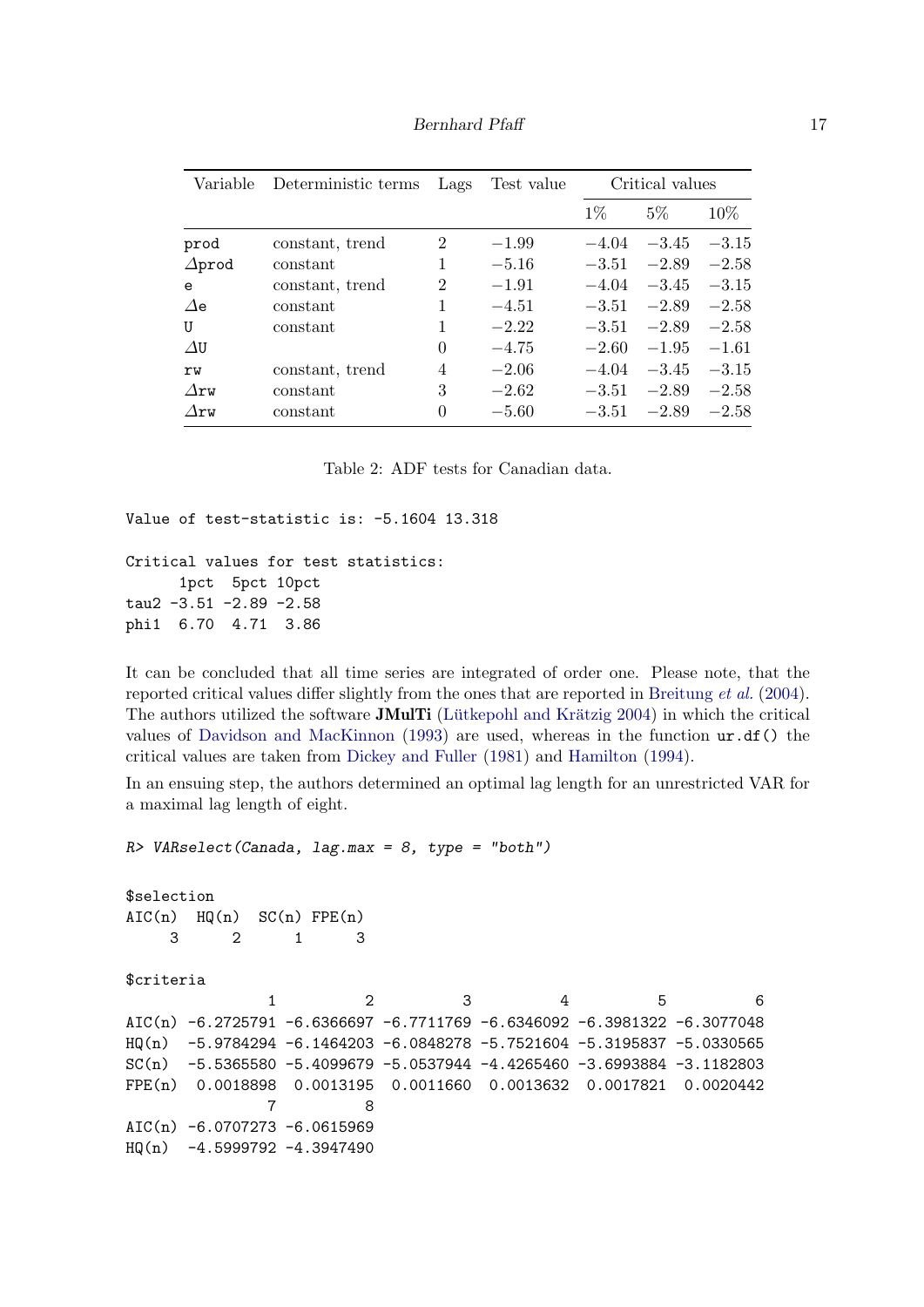$SC(n)$  -2.3906220 -1.8908109 FPE(n) 0.0027686 0.0030601

According to the AIC and FPE the optimal lag number is  $p = 3$ , whereas the HQ criterion indicates  $p = 2$  and the SC criterion indicates an optimal lag length of  $p = 1$ . They estimated for all three lag orders a VAR including a constant and a trend as deterministic regressors and conducted diagnostic tests with respect to the residuals. In the R code example below, the relevant commands are exhibited for the VAR(1) model. First, the variables have to be reordered in the same sequence as in [Breitung](#page-29-12) et al. [\(2004\)](#page-29-12). This step is necessary, because otherwise the results of the multivariate Jarque-Bera test, in which a Choleski decomposition is employed, would differ slightly from the reported ones in [Breitung](#page-29-12) et al. [\(2004\)](#page-29-12). In the R code lines below the estimation of the  $VAR(1)$  as well as the summary output and the diagram of fit for equation "e" is shown.

```
R> Canada <- Canada[, c("prod", "e", "U", "rw")]
R> p1ct <- VAR(Canada, p = 1, type = "both")
R> p1ct
VAR Estimation Results:
=======================
Estimated coefficients for equation prod:
=========================================
Call:
prod = prod.l1 + e.l1 + U.l1 + rw.l1 + const + trend
  prod.l1 e.l1 U.l1 rw.l1 const trend
 0.963137 0.012912 0.211089 -0.039094 16.243407 0.046131
Estimated coefficients for equation e:
======================================
Ca11:e = \text{prod}.11 + e.11 + U.11 + rw.11 + const + trendprod.l1 e.l1 U.l1 rw.l1 const trend
  0.194650 1.238923 0.623015 -0.067763 -278.761211 -0.040660
Estimated coefficients for equation U:
======================================
Call:
U = \text{prod}.11 + e.11 + U.11 + rw.11 + const + trendprod.l1 e.l1 U.l1 rw.l1 const trend
-0.123192 -0.248442 0.391580 0.065808 259.982010 0.034517
```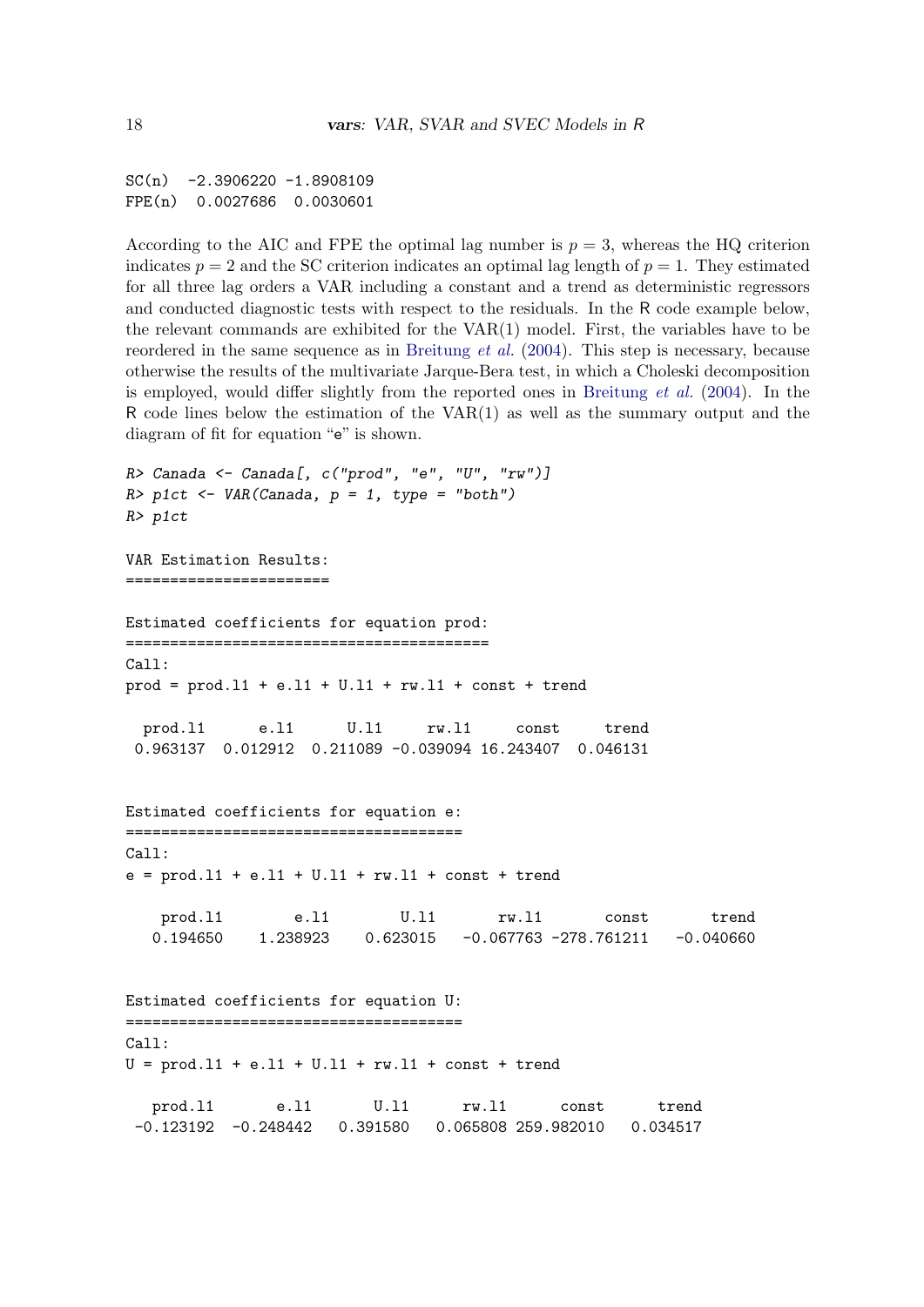```
Estimated coefficients for equation rw:
=======================================
Call:
rw = prod.11 + e.11 + U.11 + rw.11 + const + trendprod.l1 e.l1 U.l1 rw.l1 const trend
-0.223087 -0.051044 -0.368640 0.948909 163.024531 0.071422
R> summary(p1ct, equation = "e")
VAR Estimation Results:
=========================
Endogenous variables: prod, e, U, rw
Deterministic variables: both
Sample size: 83
Log Likelihood: -207.525
Roots of the characteristic polynomial:
0.95 0.95 0.904 0.751
Call:
VAR(y = Canada, p = 1, type = "both")Estimation results for equation e:
==================================
e = \text{prod}.11 + e.11 + U.11 + rw.11 + const + trendEstimate Std. Error t value Pr(>|t|)
prod.l1 0.1947 0.0361 5.39 7.5e-07 ***
e.l1 1.2389 0.0863 14.35 < 2e-16 ***
U.l1 0.6230 0.1693 3.68 0.00043 ***
rw.l1 -0.0678 0.0283 -2.40 0.01899 *
const -278.7612 75.1830 -3.71 0.00039 ***
trend -0.0407 0.0197 -2.06 0.04238 *
---
Signif. codes: 0 '***' 0.001 '**' 0.01 '*' 0.05 '.' 0.1 ' ' 1
Residual standard error: 0.47 on 77 degrees of freedom
Multiple R-Squared: 1, Adjusted R-squared: 1
F-statistic: 5.58e+07 on 6 and 77 DF, p-value: <2e-16
Covariance matrix of residuals:
```
prod e U rw prod 0.46952 0.0677 -0.0413 0.00214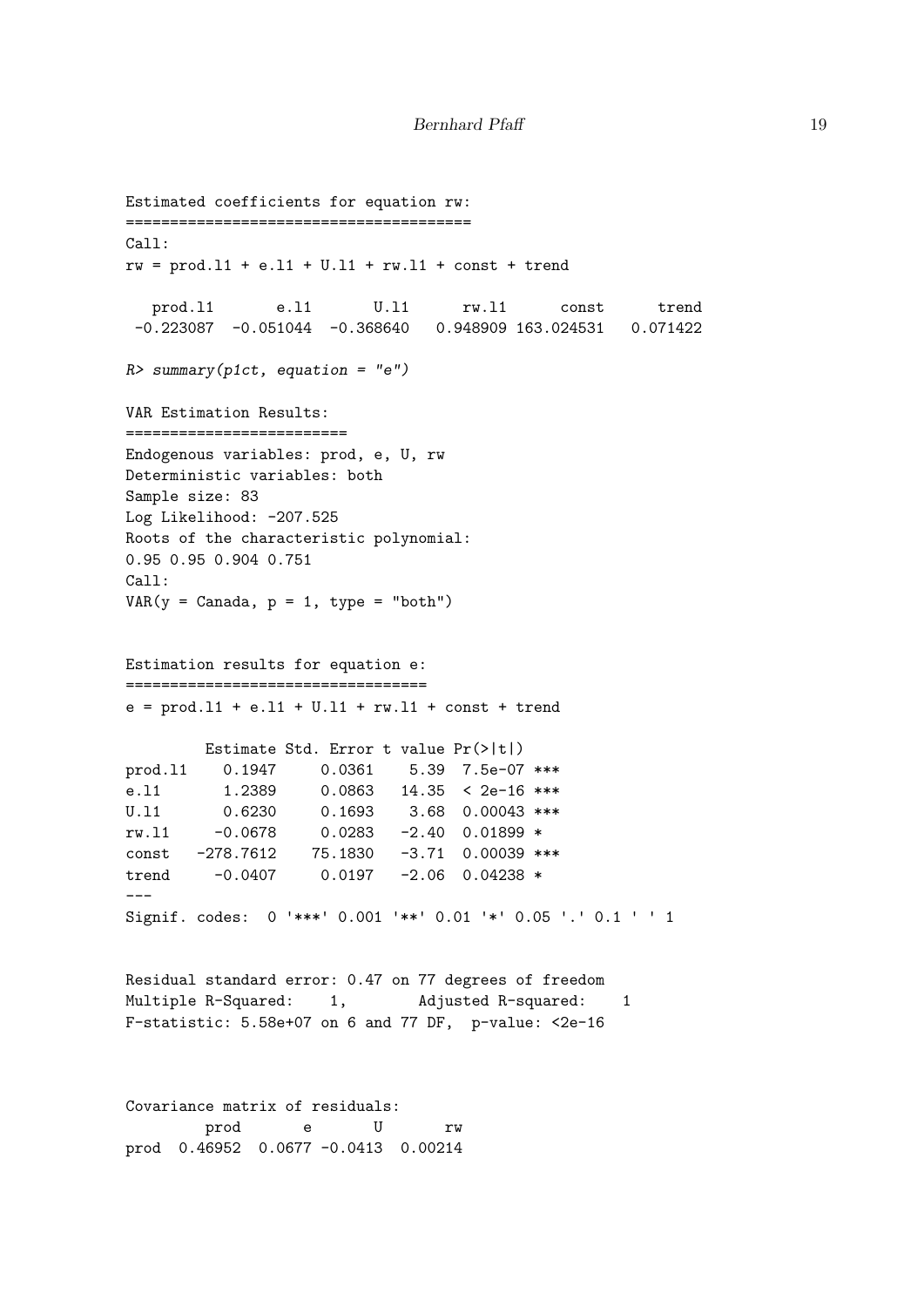e 0.06767 0.2210 -0.1320 -0.08279 U -0.04128 -0.1320 0.1216 0.06374 rw 0.00214 -0.0828 0.0637 0.59317 Correlation matrix of residuals: prod e U rw prod 1.00000 0.210 -0.173 0.00406 e 0.21008 1.000 -0.805 -0.22869 U -0.17275 -0.805 1.000 0.23731 rw 0.00406 -0.229 0.237 1.00000

 $R$ >  $plot(p1ct, names = "e")$ 

The resulting graphic is displayed in Figure [2.](#page-20-0) Next, it is shown how the diagnostic tests are conducted for the VAR $(1)$  model. The results of all diagnostic tests, i.e., for the VAR $(1)$ , VAR(2) and VAR(3) model, are provided in Table [3](#page-20-1) and the graphics of the varcheck object arch1 for the employment equation and the OLS-CUSUM tests for the VAR(1) model are shown in Figures [3](#page-21-0) and [4,](#page-22-0) respectively.

```
R> ser11 <- serial.test(p1ct, lags.pt = 16, type = "PT.asymptotic")
R> ser11$serial
        Portmanteau Test (asymptotic)
data: Residuals of VAR object p1ct
Chi-squared = 233.5, df = 240, p-value = 0.606
R> norm1 <- normality.test(p1ct)
R> norm1$jb.mul
$JB
        JB-Test (multivariate)
data: Residuals of VAR object p1ct
Chi-squared = 9.9189, df = 8, p-value = 0.2708
$Skewness
        Skewness only (multivariate)
data: Residuals of VAR object p1ct
Chi-squared = 6.356, df = 4, p-value = 0.1741
```
\$Kurtosis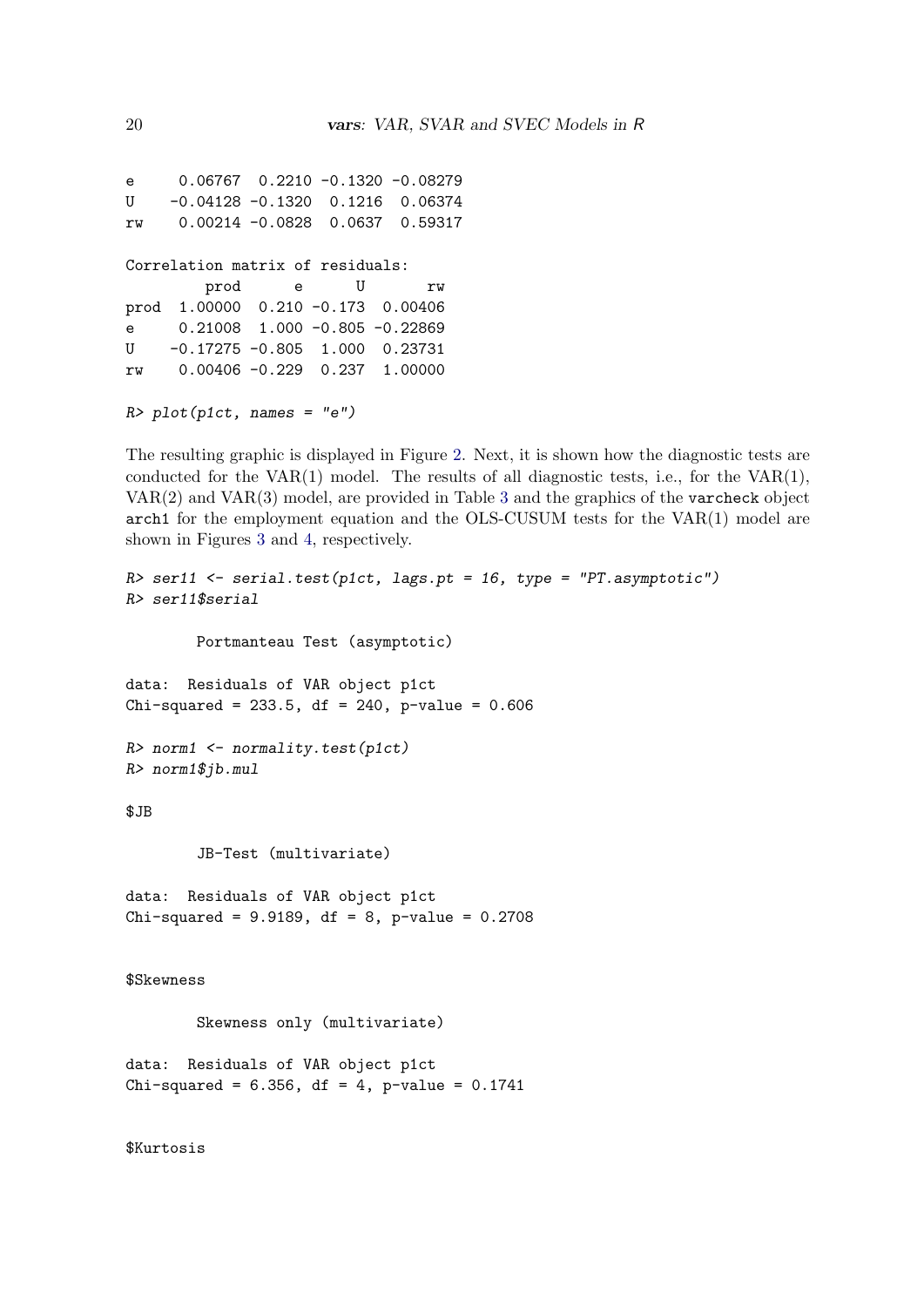

Diagram of fit and residuals for e

<span id="page-20-0"></span>Figure 2: Plot of VAR(1) for equation "e".

|                    |            |            |  |           | Model $Q_{16}$ p value $Q_{16}^*$ p value JB <sub>4</sub> p value MARCH <sub>5</sub> p value |      |
|--------------------|------------|------------|--|-----------|----------------------------------------------------------------------------------------------|------|
| $p = 3$ 174.0 0.96 |            | 198.0 0.68 |  | 9.66 0.29 | 512.0                                                                                        | 0.35 |
| $p=2$              | 209.7 0.74 | 236.1 0.28 |  | 2.29 0.97 | 528.1                                                                                        | 0.19 |
| $p = 1$ 233.5 0.61 |            | 256.9 0.22 |  | 9.92 0.27 | 570.1                                                                                        | 0.02 |

<span id="page-20-1"></span>Table 3: Diagnostic tests of  $VAR(p)$  specifications for Canadian data.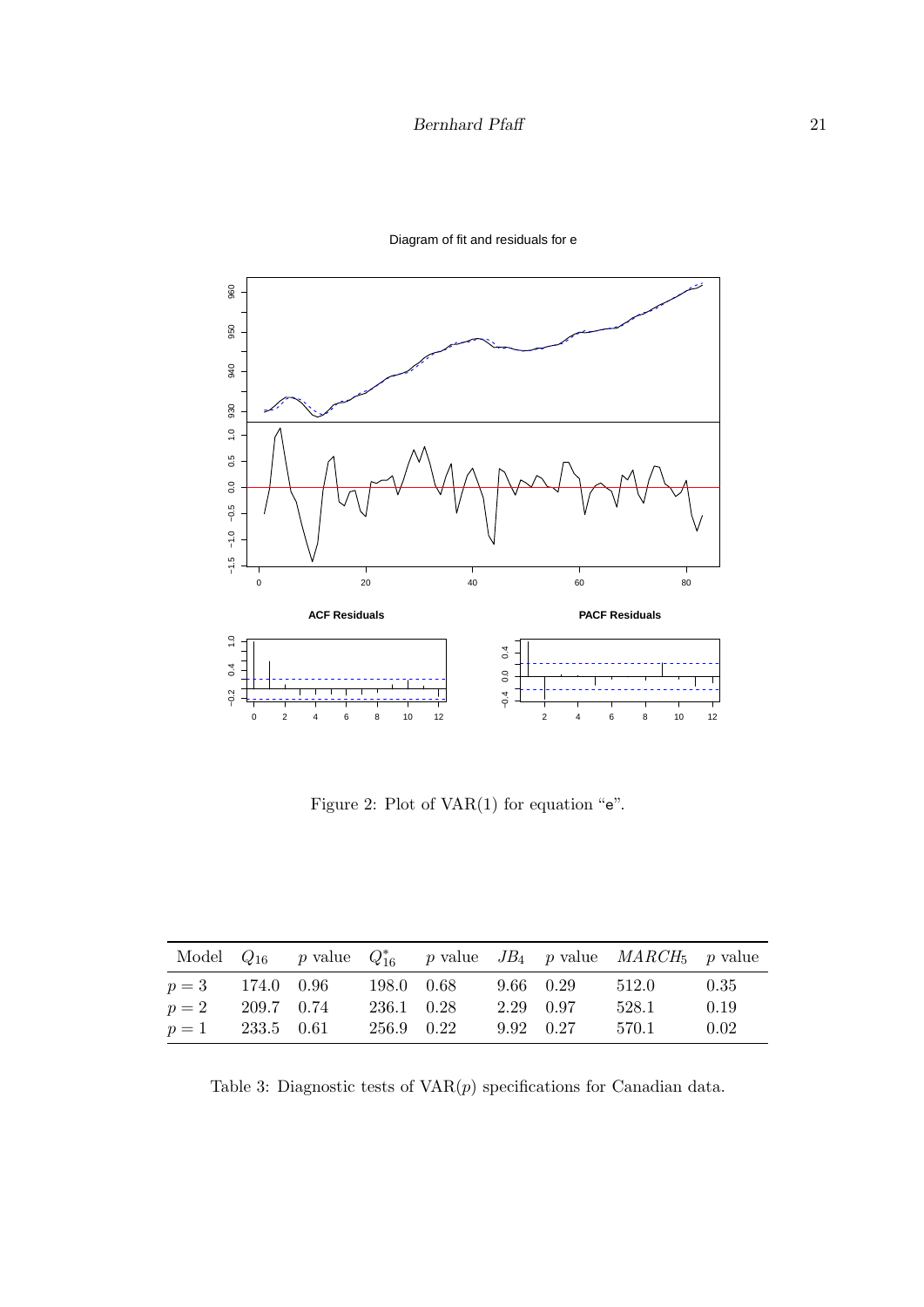

<span id="page-21-0"></span>Figure 3: Diagnostic plot of  $VAR(1)$  for equation " $e$ ".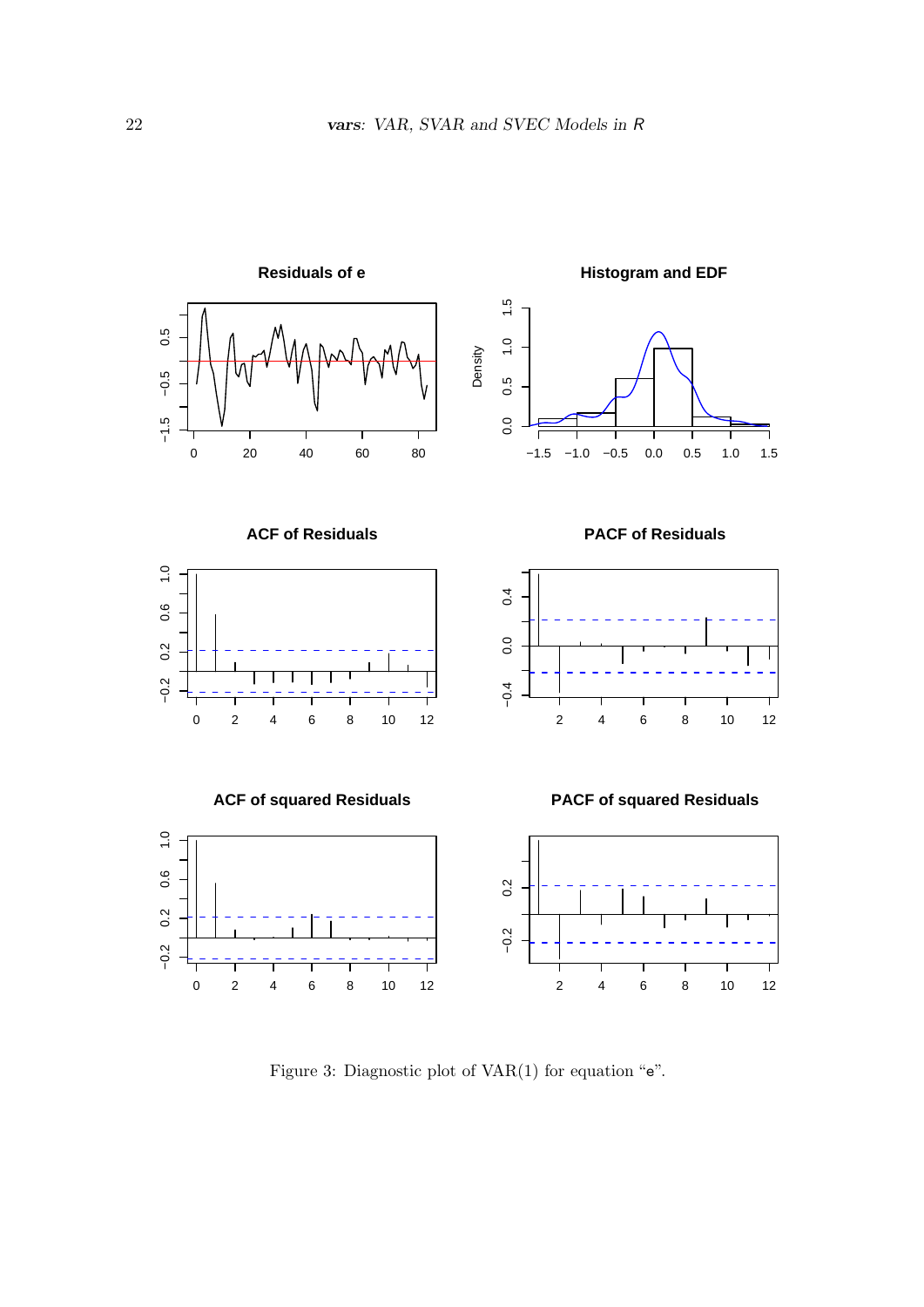

<span id="page-22-0"></span>Figure 4: OLS-CUSUM test of VAR(1).

Kurtosis only (multivariate)

```
data: Residuals of VAR object p1ct
Chi-squared = 3.5629, df = 4, p-value = 0.4684R> arch1 <- arch.test(p1ct, lags.multi = 5)
R> arch1$arch.mul
        ARCH (multivariate)
data: Residuals of VAR object p1ct
Chi-squared = 570.14, df = 500, p-value = 0.01606
```

```
R> plot(arch1, names = "e")
R> plot(stability(p1ct), nc = 2)
```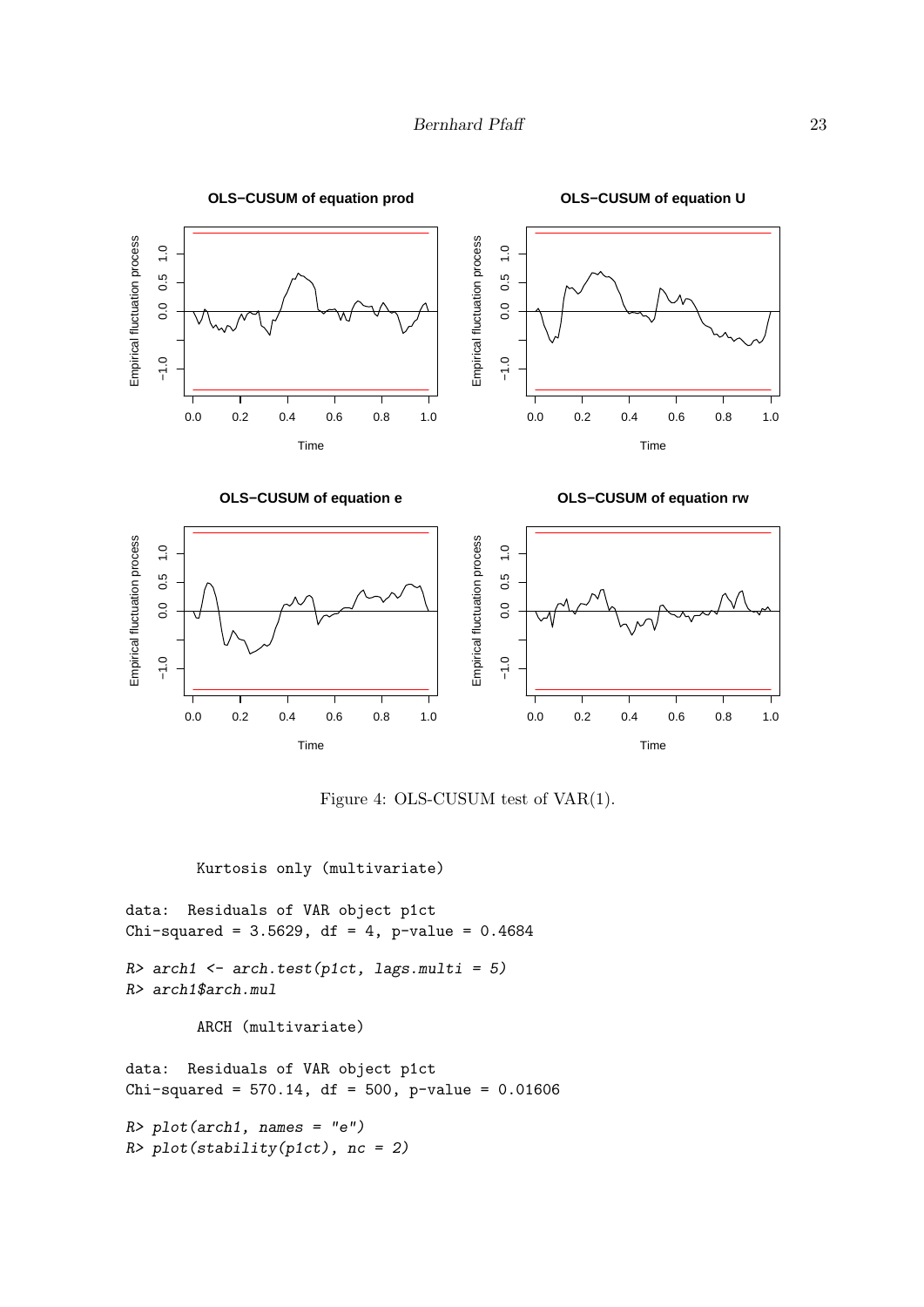|               |                                                  | Test Statistics Critical Values |                         |  |  |
|---------------|--------------------------------------------------|---------------------------------|-------------------------|--|--|
|               | $\mathcal{H}_0$ $p=3$ $p=2$ $90\%$ $95\%$ $99\%$ |                                 |                         |  |  |
| $r = 0$ 84.92 |                                                  |                                 | 86.12 59.14 62.99 70.05 |  |  |
| $r = 1$ 36.42 |                                                  |                                 | 37.33 39.06 42.44 48.45 |  |  |
| $r = 2$ 18.72 |                                                  |                                 | 15.65 22.76 25.32 30.45 |  |  |
| $r = 3$ 3.85  |                                                  |                                 | 4.10 10.49 12.25 16.26  |  |  |

24 vars: VAR, SVAR and SVEC Models in R

<span id="page-23-0"></span>Table 4: Johansen cointegration tests for Canadian system.

Given the diagnostic test results the authors concluded that a  $VAR(1)$ -specification might be too restrictive. They argued further, that although some of the stability tests do indicate deviations from parameter constancy, the time-invariant specification of the VAR(2) and VAR(3) model will be maintained as tentative candidates for the following cointegration analysis.

The authors estimated a VECM whereby a deterministic trend has been included in the cointegration relation. The estimation of these models as well as the statistical inference with respect to the cointegration rank can be swiftly accomplished with the function  $ca.jo()$ . Although the following R code examples are using functions contained in the package urca, it is however beneficial to reproduce these results for two reasons: the interplay between the functions contained in package **urca** and **vars** is exhibited and it provides an understanding of the then following SVEC specification.

```
R> summary(ca.jo(Canada, type = "trace", ecdet = "trend", K = 3,
+ spec = "transitory"))
R> summary(ca.jo(Canada, type = "trace", ecdet = "trend", K = 2,
+ spec = "transitory"))
```
The outcome of the trace tests is provided in Table [4.](#page-23-0) These results do indicate one cointegration relationship. The reported critical values differ slightly from the ones that are reported in Table 4.3 of [Breitung](#page-29-12) *et al.*  $(2004)$ . The authors used the values that are contained in [Johansen](#page-30-4) [\(1995\)](#page-30-4), whereas the values from [Osterwald-Lenum](#page-30-15) [\(1992\)](#page-30-15) are used in the function ca.jo(). In the R code snippet below the VECM is re-estimated with this restriction and a normalization of the long-run relationship with respect to real wages. The results are shown in Table [5.](#page-24-0)

```
R vecm \leq ca.jo(Canada[, c("rw", "prod", "e", "U")], type = "trace",
+ ecdet = "trend", K = 3, spec = "transitory")
R> vecm.r1 <- cajorls(vecm, r = 1)
```
For a just identified SVEC model of type B one needs  $\frac{1}{2}K(K-1) = 6$  linear independent restrictions. It is further reasoned from the Beveridge-Nelson decomposition that there are  $k^* = r(K - r) = 3$  shocks with permanent effects and only one shock that exerts a temporary effect, due to  $r = 1$ . Because the cointegration relation is interpreted as a stationary wagesetting relation, the temporary shock is associated with the wage shock variable. Hence, the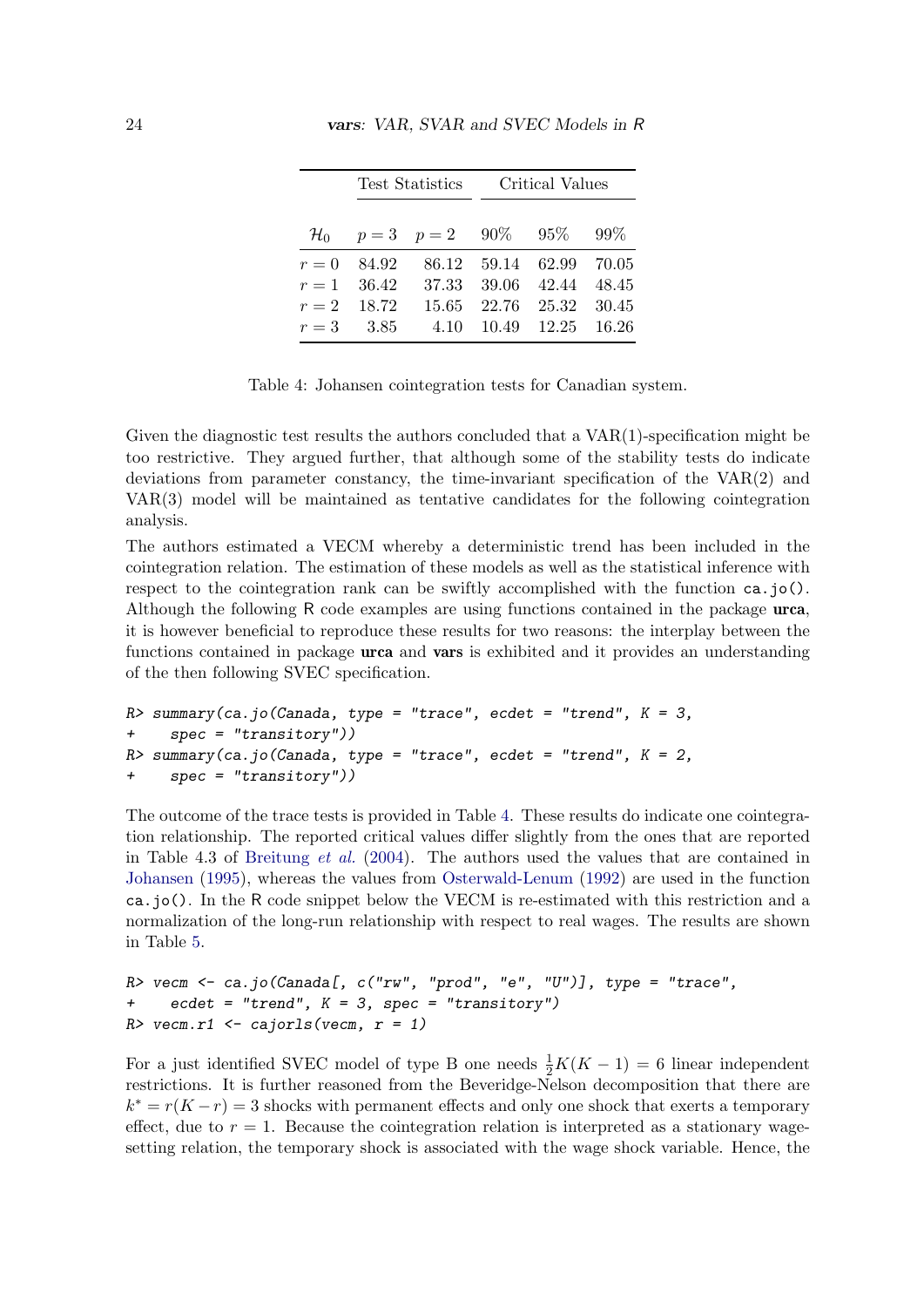Bernhard Pfaff 25

| Vector                             | prod     | e,                 | U                                       | rw       | trend     |
|------------------------------------|----------|--------------------|-----------------------------------------|----------|-----------|
| $\hat{\boldsymbol{\beta}}^{\top}$  | 0.545    | $-0.013$ 1.727     |                                         | 1.000    | $-0.709$  |
|                                    | (0.90)   | $(-0.02)$ $(1.19)$ |                                         |          | $(-2.57)$ |
| $\hat{\boldsymbol{\alpha}}^{\top}$ | $-0.012$ | $-0.016$ $-0.009$  |                                         | $-0.085$ |           |
|                                    |          |                    | $(-0.92)$ $(-2.16)$ $(-1.49)$ $(-5.71)$ |          |           |

<span id="page-24-0"></span>Table 5: Cointegration vector and loading parameters (with t statistics in parentheses).

four entries in the last column of the long-run impact matrix  $\Xi B$  are set to zero. Because this matrix is of reduced rank, only  $k^*r = 3$  linear independent restrictions are imposed thereby. It is therefore necessary to set  $\frac{1}{2}k^*(k^*-1) = 3$  additional elements to zero. The authors assumed constant returns of scale and therefore productivity is only driven by output shocks. This reasoning implies zero coefficients in the first row of the long-run matrix for the variables employment, unemployment and real wages, hence the elements  $\Xi B_{1,j}$  for  $j = 2,3,4$  are set to zero. Because  $\Xi B_{1,4}$  has already been set to zero, only two additional restrictions have been added. The last restriction is imposed on the element  $B_{4,2}$ . Here, it is assumed that labor demand shocks do not exert an immediate effect on real wages.

In the R code example below the matrix objects LR and SR are set up accordingly and the just-identified SVEC is estimated with function SVEC(). In the call to the function SVEC() the argument boot = TRUE has been employed such that bootstrapped standard errors and hence t statistics can be computed for the structural long-run and contemporaneous coefficients.

```
R vecm \leq ca.jo(Canada[, c("prod", "e", "U", "rw")], type = "trace",
+ ecdet = "trend", K = 3, spec = "transitory")
R > SR \leftarrow matrix(MA, nrow = 4, ncol = 4)R > SR[4, 2] <- 0
R > LR \leftarrow matrix(MA, nrow = 4, ncol = 4)R > LR[1, 2:4] < -0R > LR[2:4, 4] < -0R> svec <- SVEC(vecm, LR = LR, SR = SR, r = 1, lrtest = FALSE, boot = TRUE,
     runs = 100)R> summary(svec)
SVEC Estimation Results:
========================
Call:
SVEC(x = vecm, LR = LR, SR = SR, r = 1, Itest = FALSE, boot = TRUE,runs = 100)
Type: B-model
Sample size: 81
Log Likelihood: -161.838
Number of iterations: 10
```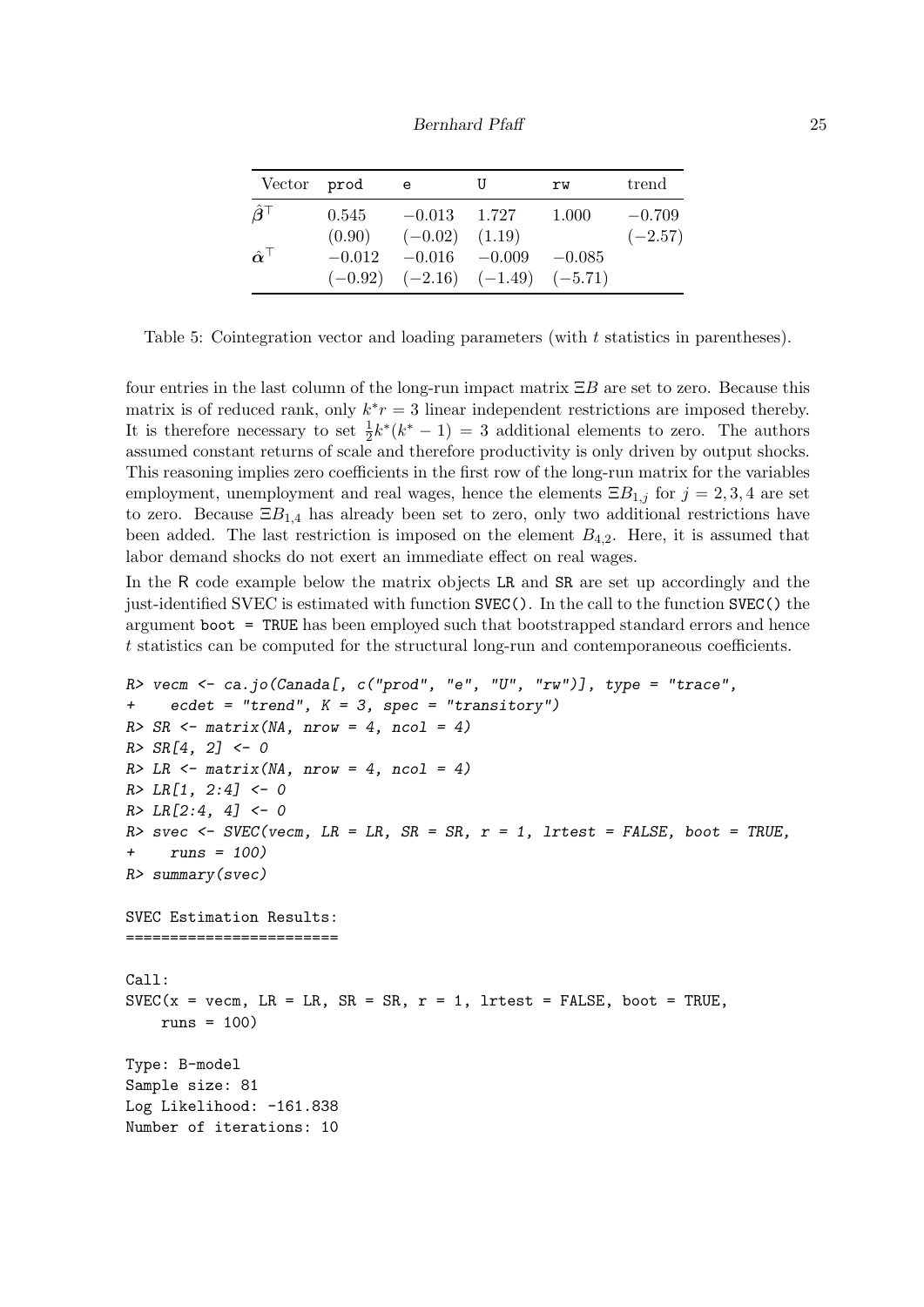```
Estimated contemporaneous impact matrix:
       prod e U rw
prod 0.5840 0.0743 -0.15258 0.0690
e -0.1203 0.2614 -0.15510 0.0898
U 0.0253 -0.2672 0.00549 0.0498
rw 0.1117 0.0000 0.48377 0.4879
Estimated standard errors for impact matrix:
      prod e U rw
prod 0.0803 0.1047 0.2125 0.0660
e 0.0705 0.0596 0.1665 0.0402
U 0.0527 0.0433 0.0568 0.0309
rw 0.1462 0.0000 0.6142 0.0888
Estimated long run impact matrix:
      prod e U rw
prod 0.791 0.000 0.000 0
e 0.202 0.577 -0.492 0
U -0.159 -0.341 0.141 0
rw -0.153 0.596 -0.250 0
Estimated standard errors for long-run matrix:
     prod e U rw
prod 0.152 0.0000 0.000 0
e 0.230 0.1801 0.550 0
U 0.115 0.0884 0.149 0
rw 0.184 0.1549 0.264 0
Covariance matrix of reduced form residuals (*100):
      prod e U rw
prod 37.464 -2.10 -0.251 2.51
e -2.096 11.49 -6.927 -4.47
U -0.251 -6.93 7.454 2.98
rw 2.509 -4.47 2.978 48.46
```
The results are summarized in the Tables [6](#page-26-0) and [7.](#page-26-1) The values of the t statistics differ slightly from the reported ones in [Breitung](#page-29-12) et al. [\(2004\)](#page-29-12) which can be attributed to sampling. In the R code example above only 100 runs have been executed, whereas in [Breitung](#page-29-12) et al. [\(2004\)](#page-29-12) 2000 repetitions have been used.

The authors investigated further if labor supply shocks do have no long-run impact on unemployment. This hypothesis is mirrored by setting  $\Xi B_{3,3} = 0$ . Because one more zero restriction has been added to the long-run impact matrix, the SVEC model is now over-identified. The validity of this over-identification restriction can be tested with a LR test. In the R code example below first the additional restriction has been set and then the SVEC is re-estimated by using the upate method. The result of the LR test is contained in the returned list as named element LRover.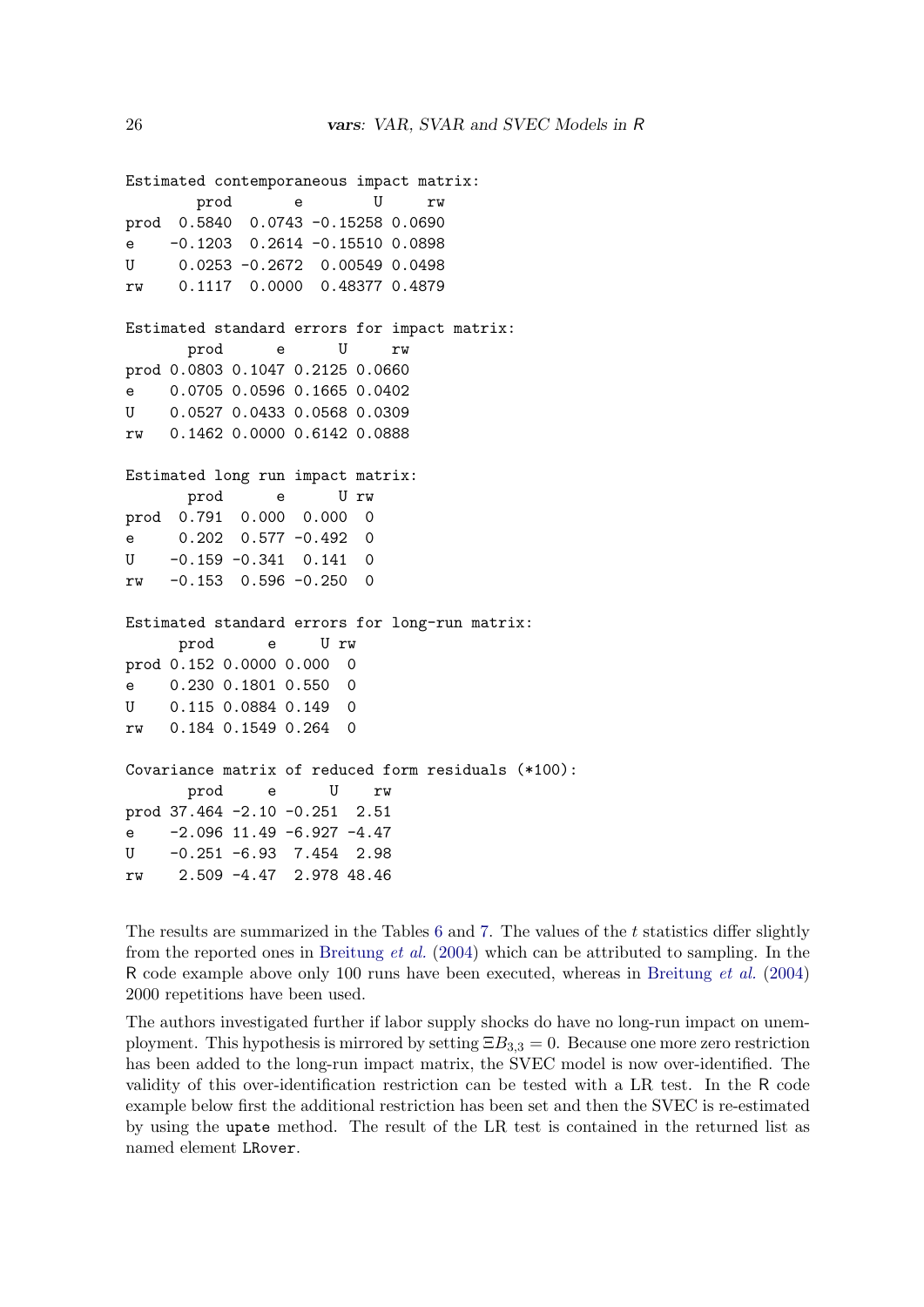Bernhard Pfaff 27

| Equation     | $\varepsilon_t^{\text{gdp}}$ | $\varepsilon_t^{\text{Labor}^d}$ | $\varepsilon_t^{\text{Labor}^s}$ | $\varepsilon_t^{\text{wage}}$ |
|--------------|------------------------------|----------------------------------|----------------------------------|-------------------------------|
| Output       | 0.58                         | 0.07                             | $-0.15$                          | 0.07                          |
|              | (7.28)                       | (0.71)                           | $(-0.72)$                        | (1.05)                        |
| Labor demand | $-0.12$                      | 0.26                             | $-0.16$                          | 0.09                          |
|              | $(-1.71)$                    | (4.39)                           | $(-0.93)$                        | (2.23)                        |
| Unemployment | 0.03                         | $-0.27$                          | 0.01                             | 0.05                          |
|              | (0.48)                       | $(-6.16)$                        | (0.10)                           | (1.61)                        |
| Real wages   | 0.11                         | 0.00                             | 0.48                             | 0.49                          |
|              | (0.76)                       |                                  | (0.79)                           | (5.50)                        |

<span id="page-26-0"></span>Table 6: Estimated coefficients of the contemporaneous impact matrix (with t statistics in parentheses).

| Equation     | $\varepsilon_t^{\text{gdp}}$ | $\varepsilon_t^{\text{Labor}^d}$ | $\varepsilon_t^{\text{Labor}^s}$ | $\varepsilon_t^{\text{wage}}$ |
|--------------|------------------------------|----------------------------------|----------------------------------|-------------------------------|
| Output       | 0.79                         | 0.00                             | 0.00                             | 0.00                          |
|              | (5.21)                       |                                  |                                  |                               |
| Labor demand | 0.20                         | 0.58                             | $-0.49$                          | 0.00                          |
|              | (0.88)                       | (3.20)                           | $(-0.89)$                        |                               |
| Unemployment | $-0.16$                      | $-0.34$                          | 0.14                             | 0.00                          |
|              | $(-1.38)$                    | $(-3.86)$                        | (0.95)                           |                               |
| Real wages   | $-0.15$                      | 0.60                             | $-0.25$                          | 0.00                          |
|              | $(-0.83)$                    | (3.85)                           | $(-0.95)$                        |                               |

<span id="page-26-1"></span>Table 7: Estimated coefficients of the long-run impact matrix (with t statistics in parentheses).

```
R > LR[3, 3] < -0R> svec.oi <- update(svec, LR = LR, lrtest = TRUE, boot = FALSE)
R> svec.oi$LRover
```
LR overidentification

data: vecm  $Chi^2 = 6.0745$ , df = 1, p-value = 0.01371

The value of the test statistic is 6.07 and the p value of this  $\chi^2(1)$ -distributed variable is 0.014. Therefore, the null hypothesis that shocks to the labor supply do not exert a long-run effect on unemployment has to be rejected for a significance level of 5%.

In order to investigate the dynamic effects on unemployment, the authors applied an impulse response analysis. The impulse response analysis shows the effects of the different shocks, i.e., output, labor demand, labor supply and wage, to unemployment. In the R code example below the irf method for objects with class attribute svecest is employed and the argument boot = TRUE has been set such that confidence bands around the impulse response trajectories can be calculated.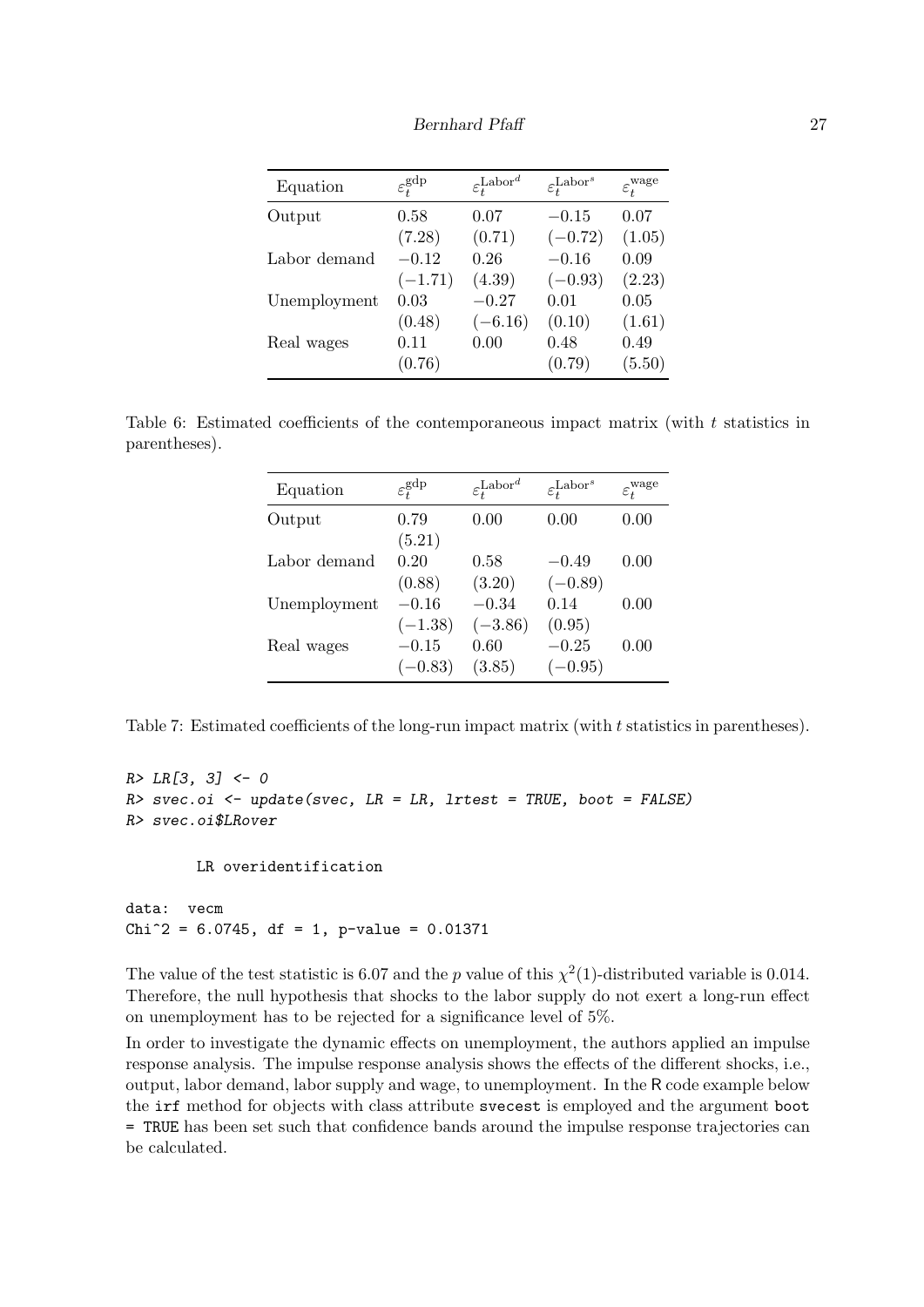

<span id="page-27-0"></span>Figure 5: Responses of unemployment to economic shocks with a 95% bootstrap confidence interval.

```
R> svec.irf <- irf(svec, response = "U", n.ahead = 48, boot = TRUE)
R> plot(svec.irf)
```
The outcome of the IRA is exhibited in Figure [5.](#page-27-0)

In a final step, a forecast error variance decomposition is conducted with respect to unemployment. This is achieved by applying the fevd method to the object with class attribute svecest.

 $R$ > fevd.  $U$  <- fevd(svec, n.ahead = 48)\$U

The authors report only the values for selected quarters. These results are displayed in Table [8.](#page-28-0)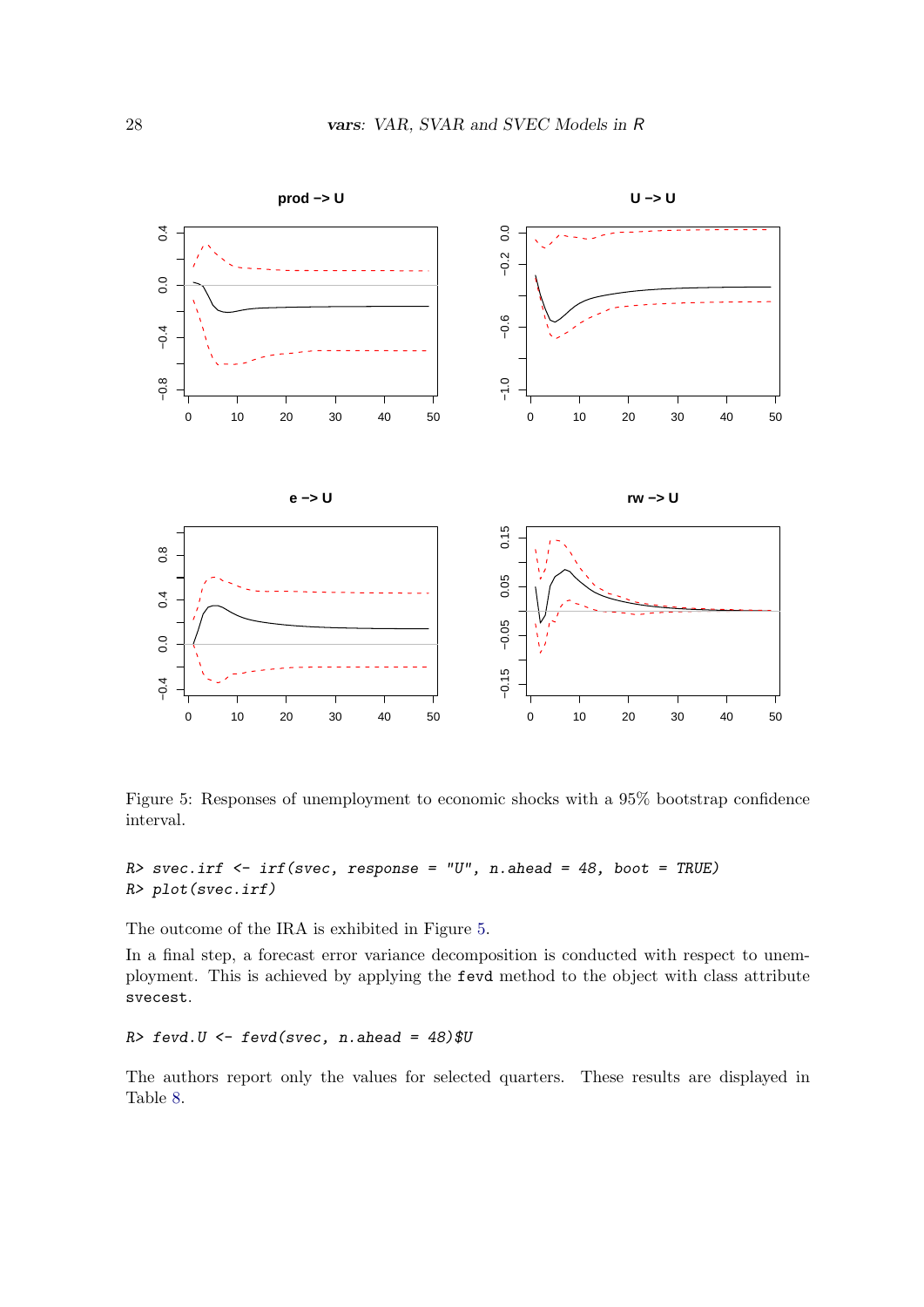| Period | $\varepsilon_t^{\text{gdp}}$ | $\varepsilon_t^{\text{Labor}^d}$ | $\varepsilon_t^{\text{Labor}^s}$ | $\varepsilon_t^{\text{wage}}$ |
|--------|------------------------------|----------------------------------|----------------------------------|-------------------------------|
| 1      | 0.01                         | 0.96                             | 0.00                             | 0.03                          |
| 4      | 0.01                         | 0.78                             | 0.21                             | 0.01                          |
| 8      | 0.05                         | 0.69                             | 0.24                             | 0.01                          |
| 12     | 0.08                         | 0.68                             | 0.23                             | 0.01                          |
| 24     | 0.10                         | 0.69                             | 0.21                             | 0.01                          |
| 48     | 0.12                         | 0.70                             | 0.18                             | 0.00                          |

Bernhard Pfaff 29

<span id="page-28-0"></span>Table 8: Forecast error variance decomposition of Canadian unemployment.

## 5. Summary

In this paper it has been described how the different functions and methods contained in the package vars are designed and offer the researcher a fairly easy to use environment for conducting VAR, SVAR and SVEC analysis. This is primarily achieved through methods for impulse response functions, forecast error variance decomposition, prediction as well as tools for diagnostic testing, determination of a suitable lag length for the model and stability / causality analysis.

The package **vars** complements the package **urca** in the sense that most of the above described tools are available for VECM that can be swiftly transformed to their level-VAR representation whence the cointegrating rank has been determined.

# 6. Computational details

The package's code is purely written in R (R [Development Core Team](#page-30-16) [2008\)](#page-30-16) and S3-classes with methods have been utilized. It is shipped with a NAMESPACE and a ChangeLog file. It has dependencies to **MASS** [\(Venables and Ripley](#page-30-17) [2002\)](#page-31-0), **strucchange** [\(Zeileis](#page-31-0) *et al.* 2002) and urca [\(Pfaff](#page-30-11) [2006\)](#page-30-11). R itself as well as these packages can be obtained from CRAN at <http://CRAN.R-project.org/>. Furthermore, daily builds of package vars are provided on R-Forge (see <http://R-Forge.R-project.org/projects/vars/>). It has been published under GPL version 2 or newer. The results used in this paper were obtained using R 2.7.0 with packages vars 1.3-8, strucchange 1.3-3, urca 1.1-6 and MASS 7.2-42.

# Acknowledgments

I would like to thank the anonymous reviewers and Achim Zeileis for valuable feedback on this article as well as the suggested improvements for package vars.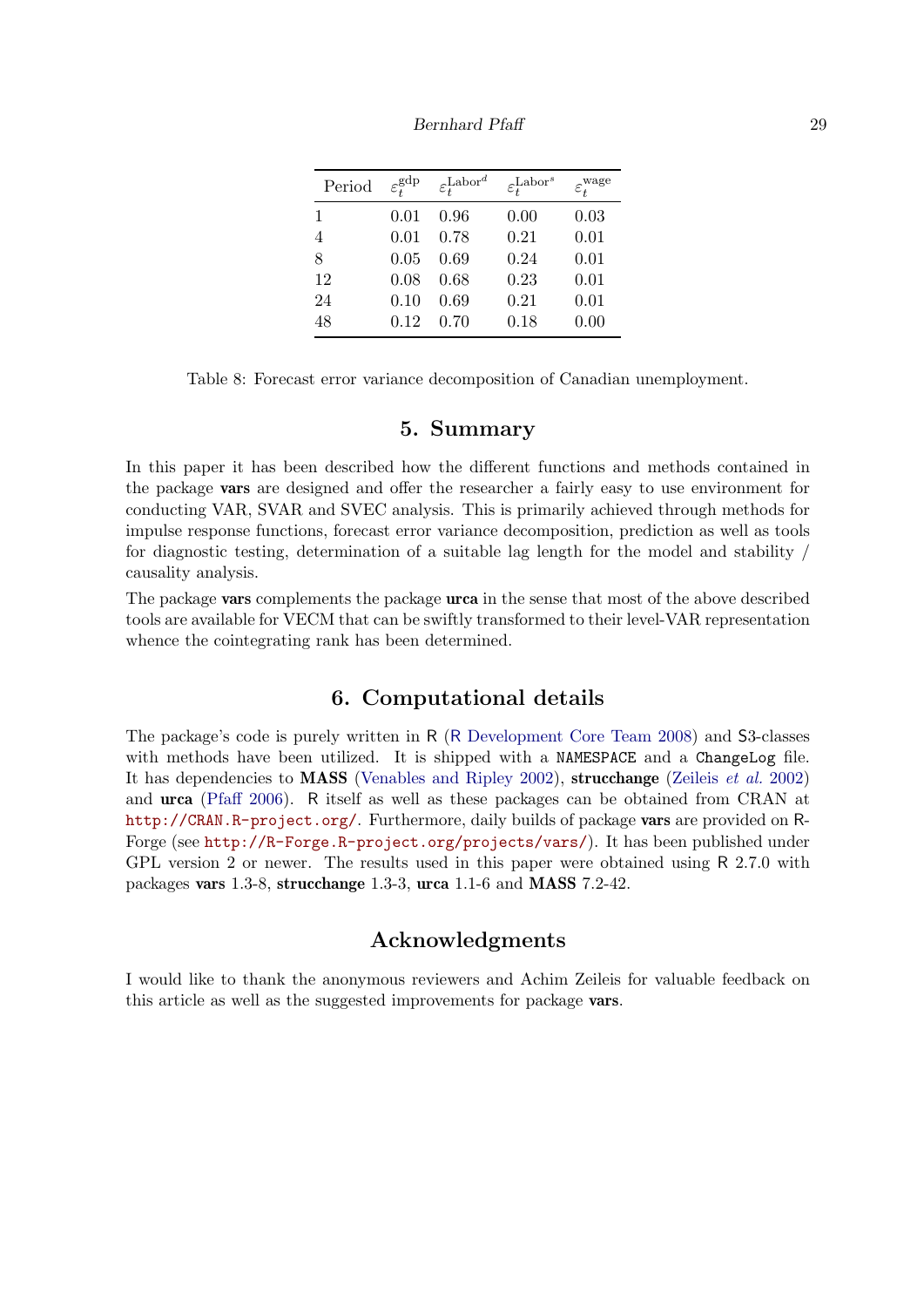# References

- <span id="page-29-3"></span>Amisano G, Giannini C (1997). Topics in Structural VAR Econometrics. 2nd edition. Springer-Verlag, Berlin.
- <span id="page-29-1"></span>Banerjee A, Dolado J, Galbraith J, Hendry D (1993). Co-Integration, Error-Correction, and the Econometric Analysis of Non-Stationary Data. Oxford University Press, New York.
- <span id="page-29-6"></span>Bera AK, Jarque CM (1980). "Efficient Tests for Normality, Homoscedasticity and Serial Independence of Regression Residuals." Economics Letters, 6(3), 255–259.
- <span id="page-29-7"></span>Bera AK, Jarque CM (1981). "Efficient Tests for Normality, Homoscedasticity and Serial Independence of Regression Residuals: Monte Carlo Evidence." Economics Letters, 7(4), 313–318.
- <span id="page-29-4"></span>Blanchard O, Quah D (1989). "The Dynamic Effects of Aggregate Demand and Supply Disturbances." The American Economic Review, 79(4), 655–673.
- <span id="page-29-2"></span>Brandt PT, Appleby J (2007). **MSBVAR**: Bayesian Vector Autoregression Models, Impulse Responses and Forecasting. R package version 0.3.1, URL [http://CRAN.R-project.org/](http://CRAN.R-project.org/package=MSBVAR) [package=MSBVAR](http://CRAN.R-project.org/package=MSBVAR).
- <span id="page-29-12"></span>Breitung J, Brüggemann R, Lütkepohl H (2004). "Structural Vector Autoregressive Modeling and Impulse Responses." In H Lütkepohl, M Krätzig (eds.), Applied Time Series Econometrics, chapter 4, pp. 159–196. Cambridge University Press, Cambridge.
- <span id="page-29-9"></span>Breusch TS (1978). "Testing for Autocorrelation in Dynamic Linear Models." Australien Economic Papers, 17, 334–355.
- <span id="page-29-10"></span>Britton E, Fisher PG, Whitley JD (1998). "The Inflation Report Projections: Understanding the Fan Chart." Bank of England Quarterly Bulletin, 38, 30–37.
- <span id="page-29-13"></span>Davidson R, MacKinnon J (1993). Estimation and Inference in Econometrics. Oxford University Press, London.
- <span id="page-29-14"></span>Dickey DA, Fuller WA (1981). "Likelihood Ratio Statistics for Autoregressive Time Series with a Unit Root." Econometrica, 49, 1057-1072.
- <span id="page-29-8"></span>Edgerton D, Shukur G (1999). "Testing Autocorrelation in a System Perspective." Econometric Reviews, 18, 343–386.
- <span id="page-29-11"></span>Efron B, Tibshirani RJ (1993). An Introduction to the Bootstrap. Chapman & Hall, New York.
- <span id="page-29-5"></span>Engle RF (1982). "Autoregressive Conditional Heteroscedasticity with Estimates of the Variance of United Kingdom Inflation." Econometrica, 50, 987–1007.
- <span id="page-29-0"></span>Engle RF, Granger CWJ (1987). "Co-Integration and Error Correction: Representation, Estimation and Testing." Econometrica, 55, 251–276.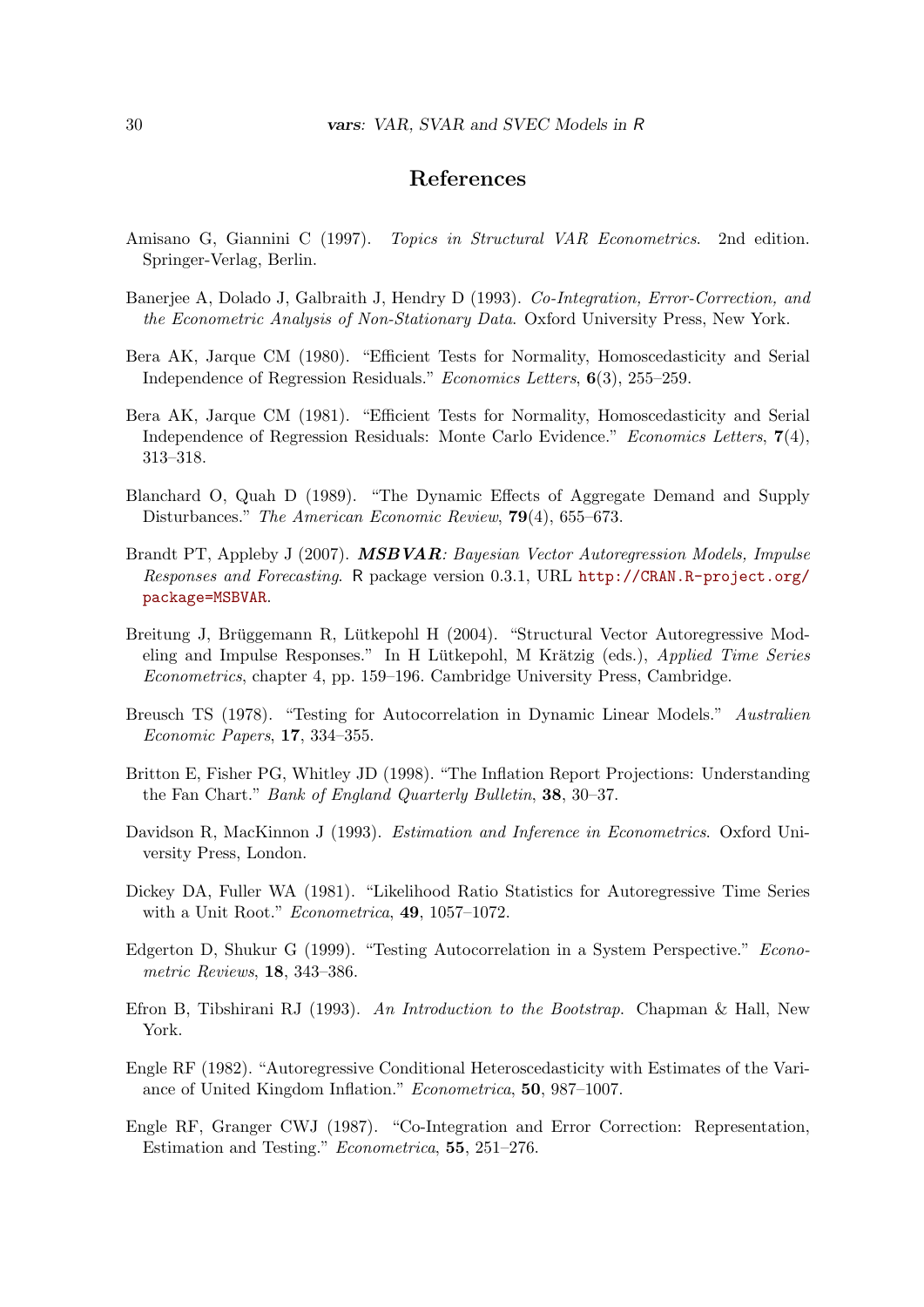- <span id="page-30-9"></span>Gilbert PD (1993). "State Space and ARMA Models: An Overview of the Equivalence." Working Paper 93-4, Bank of Canada, Ottawa, Canada. URL [http://www.](http://www.bank-banque-canada.ca/pgilbert/) [bank-banque-canada.ca/pgilbert/](http://www.bank-banque-canada.ca/pgilbert/).
- <span id="page-30-8"></span>Gilbert PD (1995). "Combining VAR Estimation and State Space Model Reduction for Simple Good Predictions." Journal of Forecasting: Special Issue on VAR Modelling, 14, 229–250.
- <span id="page-30-7"></span>Gilbert PD (2000). "A Note on the Computation of Time Series Model Roots." *Applied* Economics Letters, 7, 423–424.
- <span id="page-30-13"></span>Godfrey LG (1978). "Testing for Higher Order Serial Correlation in Regression Equations when the Regressors Include Lagged Dependent Variables." *Econometrica*, **46**, 1303–1310.
- <span id="page-30-1"></span>Granger CWJ (1981). "Some Properties of Time Series Data and Their Use in Econometric Model Specification." Journal of Econometrics, 16, 121–130.
- <span id="page-30-5"></span>Hamilton JD (1994). Time Series Analysis. Princeton University Press, Princeton.
- <span id="page-30-3"></span>Hendry DF (1995). Dynamic Econometrics. Oxford University Press, Oxford.
- <span id="page-30-12"></span>Jarque CM, Bera AK (1987). "A Test for Normality of Observations and Regression Residuals." International Statistical Review, 55, 163–172.
- <span id="page-30-4"></span>Johansen S (1995). Likelihood Based Inference in Cointegrated Vector Autoregressive Models. Oxford University Press, Oxford.
- <span id="page-30-2"></span>Lütkepohl H (2006). New Introduction to Multiple Time Series Analysis. Springer-Verlag, New York.
- <span id="page-30-14"></span>Lütkepohl H, Krätzig M (2004). Applied Time Series Econometrics. Cambridge University Press, Cambridge.
- <span id="page-30-15"></span>Osterwald-Lenum M (1992). "A Note with Quantiles of the Asymptotic Distribution of the Maximum Likelihood Cointegration Rank Test Statistics." Oxford Bulletin of Economics and Statistics,  $55(3)$ ,  $461-472$ .
- <span id="page-30-11"></span>Pfaff B (2006). Analysis of Integrated and Cointegrated Time Series with R. Springer-Verlag, New York. URL <http://CRAN.R-project.org/package=urca>.
- <span id="page-30-6"></span>Pfaff B (2008). "VAR, SVAR and SVEC Models: Implementation Within R Package vars." Journal of Statistical Software, 27(4). URL <http://www.jstatsoft.org/v27/i04/>.
- <span id="page-30-16"></span>R Development Core Team (2008). R: A Language and Environment for Statistical Computing. R Foundation for Statistical Computing, Vienna, Austria. ISBN 3-900051-07-0, URL [http:](http://www.R-project.org/) [//www.R-project.org/](http://www.R-project.org/).
- <span id="page-30-0"></span>Sims CA (1980). "Macroeconomics and Reality." Econometrica, 48, 1–48.
- <span id="page-30-17"></span>Venables WN, Ripley BD (2002). Modern Applied Statistics with S. 4th edition. Springer-Verlag, New York.
- <span id="page-30-10"></span>Würtz D (2007).  $fArma:$  Rmetrics – ARMA Time Series Modelling. R package version 260.72, URL <http://CRAN.R-project.org/package=fArma>.